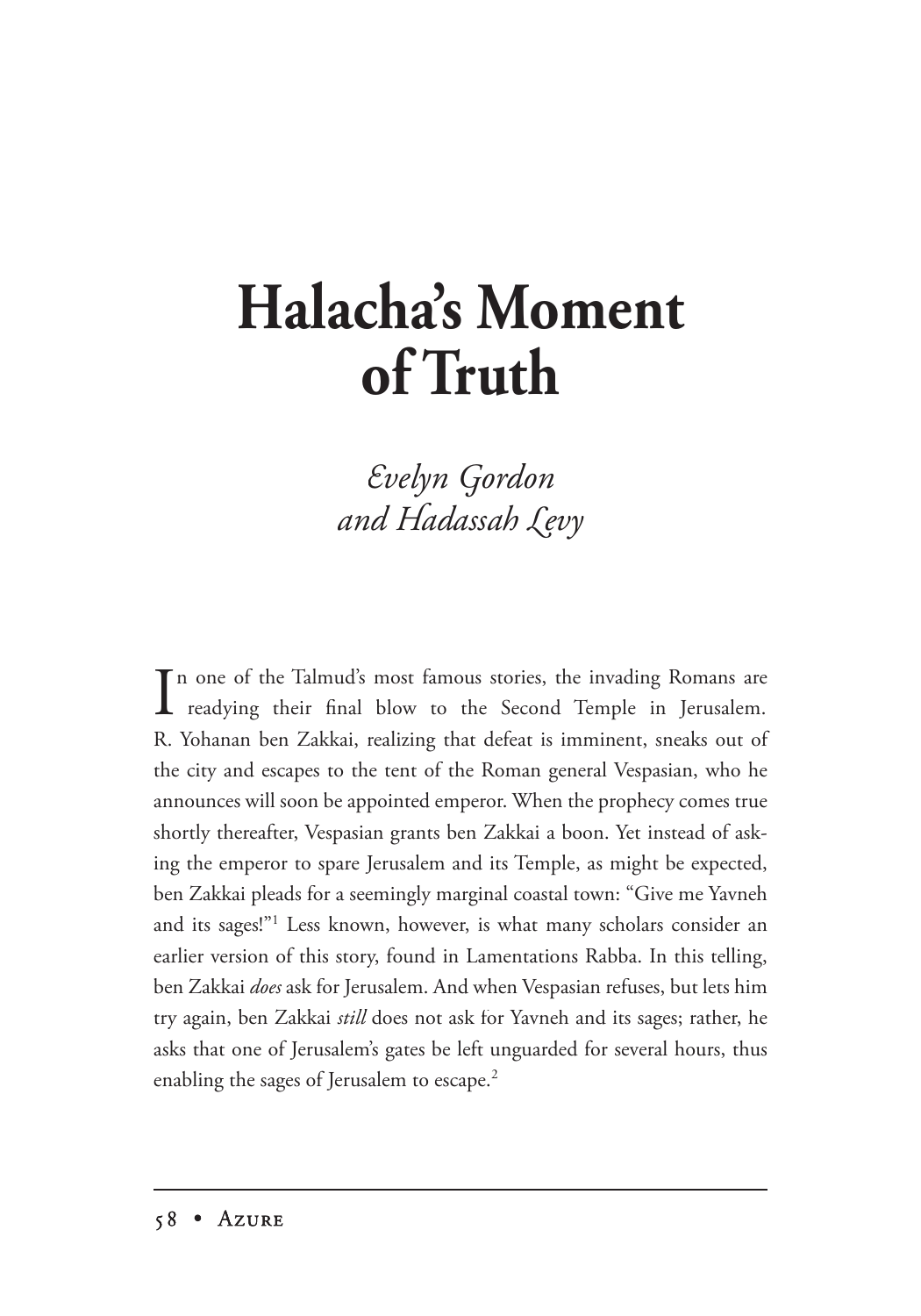The difference between these two versions reflects the wrenching change that Judaism underwent following the Temple's destruction in 70 c. E. and the Jews' subsequent exile from the Land of Israel. For more than 1,200 years, a Hebrew commonwealth had existed in that land, interrupted only by the relatively brief Babylonian exile (587-538 B.C.E.). For the last 1,000 of those years, Jerusalem had served as the Jews' political capital, and the Temple as the center of their religious life. Moreover, the Torah was clearly intended for a sovereign people in its own territory: Numerous commandments, such as those connected to the Temple service or agriculture, can be performed only in the Land of Israel. Many others, on issues ranging from commerce to the courts to a prototypical welfare system, are the type of regulation only applicable to, and enforceable by, a sovereign state. Understandably, then, in the immediate aftermath of the destruction, the idea of Judaism's surviving without sovereignty would have been almost inconceivable. It was likely hard for the author of the version in Lamentations Rabba to imagine a Jewish leader of that time making anything *but* the requests he cited: first, the survival of Jerusalem, the Jews' capital city, and second, the survival of the Jews' political leadership. (The sages of Jerusalem for whom ben Zakkai pleaded included the members of the Sanhedrin, a combination legislature/supreme court.)

As time passed, however, it became clear that the Jews faced a lengthy exile. Their rabbinic leaders therefore began a centuries-long project of converting Judaism into a form capable of surviving outside its land. The Temple service was replaced by prayer. Holidays were reinterpreted. A fixed calendar was instituted. Torah study became the supreme value, compensating for all the commandments that could no longer be performed. And the importance of sovereignty was downplayed: For the sake of Jewish survival, the message *had* to be that sovereignty was not essential so long as rabbinic leadership—"Yavneh and its sages"—remained.

Today, Judaism again confronts a shift of tectonic proportions, although this time in the opposite direction. Just as ben Zakkai and his successors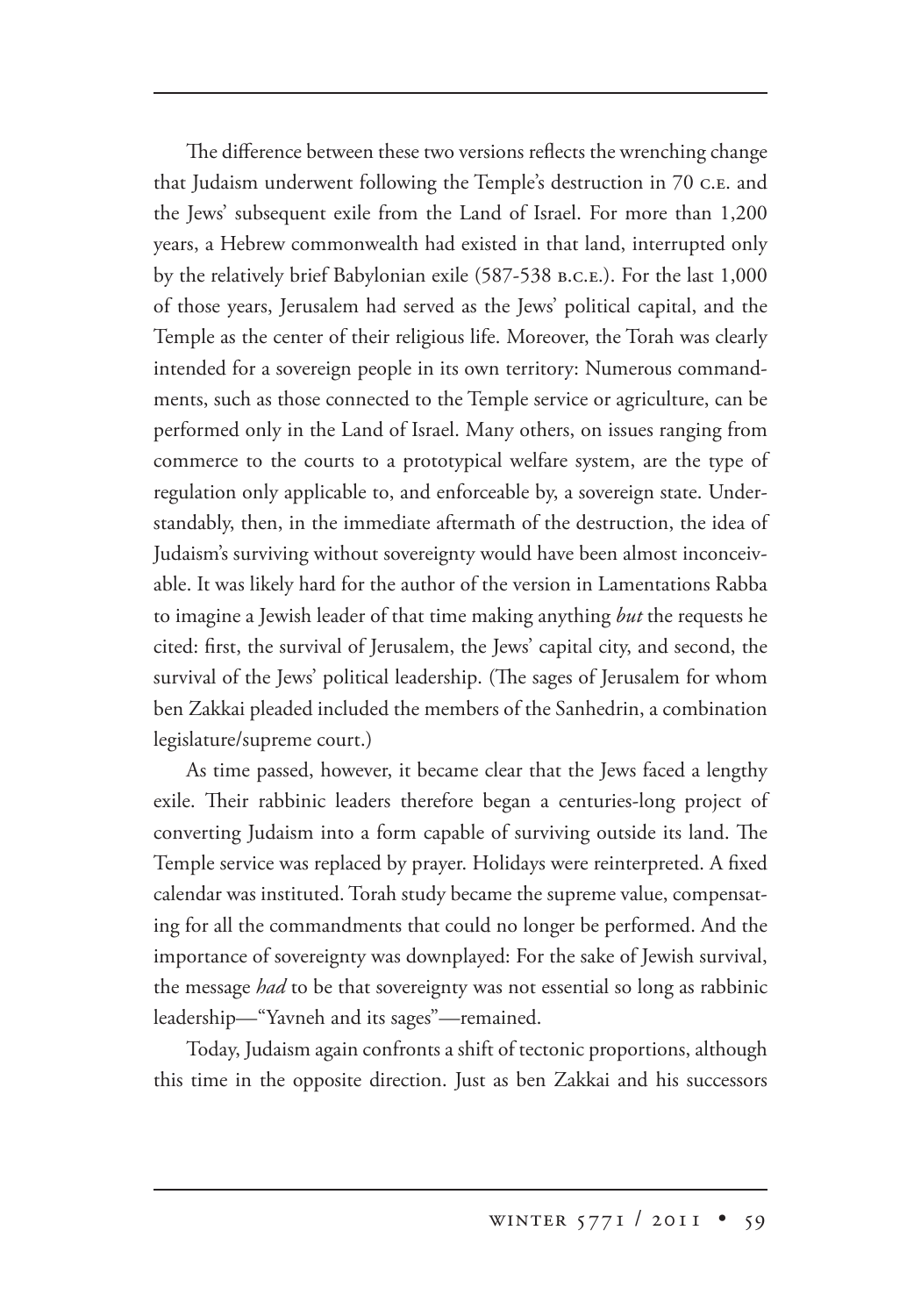eventually transformed Judaism from a religion of sovereignty into a religion of exile, Judaism must now reconstitute itself as the religion of a sovereign nation—a religion, that is, whose legal code is ready and willing to grapple with the challenges sovereignty poses. How should a Jewish army operate? How should a Jewish state regulate marriage and divorce? What are the rules for acquiring citizenship? How should commerce, agriculture, education, welfare, and the legal system be run? The answers are not obvious. The world has changed too much in the last two millennia for many biblical prescriptions to be applied literally. In addition, even the vast corpus of subsequent halachic development has relatively little to say on many of these issues, and what it does say is often inapplicable to a modern, sovereign state. Yet unless Jewish tradition can help answer these questions, Israel will have no alternative to the wholesale adoption of the secular West's solutions. And then, there will be nothing "Jewish" about the Jewish state at all.

To appreciate the magnitude of the change demanded of *halacha* today, it is worth examining the set it is a set of  $\frac{1}{2}$  it is worth examining the radical transformation that began 2,000 years ago in some detail. For ben Zakkai, the solution to the problem of how to continue Jewish life without Jerusalem and its Temple was Yavneh—that is, a new spiritual center that would fill the void left by Jerusalem's loss. To that end, and despite the protests of other scholars, he decreed that the *shofar* be blown in Yavneh on the Sabbath, just as it had been in the Temple.<sup>3</sup> This was a bold symbolic step: Although the Torah had mandated blowing the shofar on Rosh Hashana regardless of the day of the week, the Mishna expressly forbade shofar-blowing on the Sabbath, lest people carry the shofar to the synagogue and inadvertently violate the Torah commandment to cease from work (and specifically, from carrying) on the seventh day.<sup>4</sup> The Temple, however, was exempted from this rule, since its priests could be trusted to avoid carrying. Ben Zakkai argued that the same logic should apply to the scholars of Yavneh, and to all scholars serving on a municipal *beit din* (religious court). True, the practice never became widely accepted,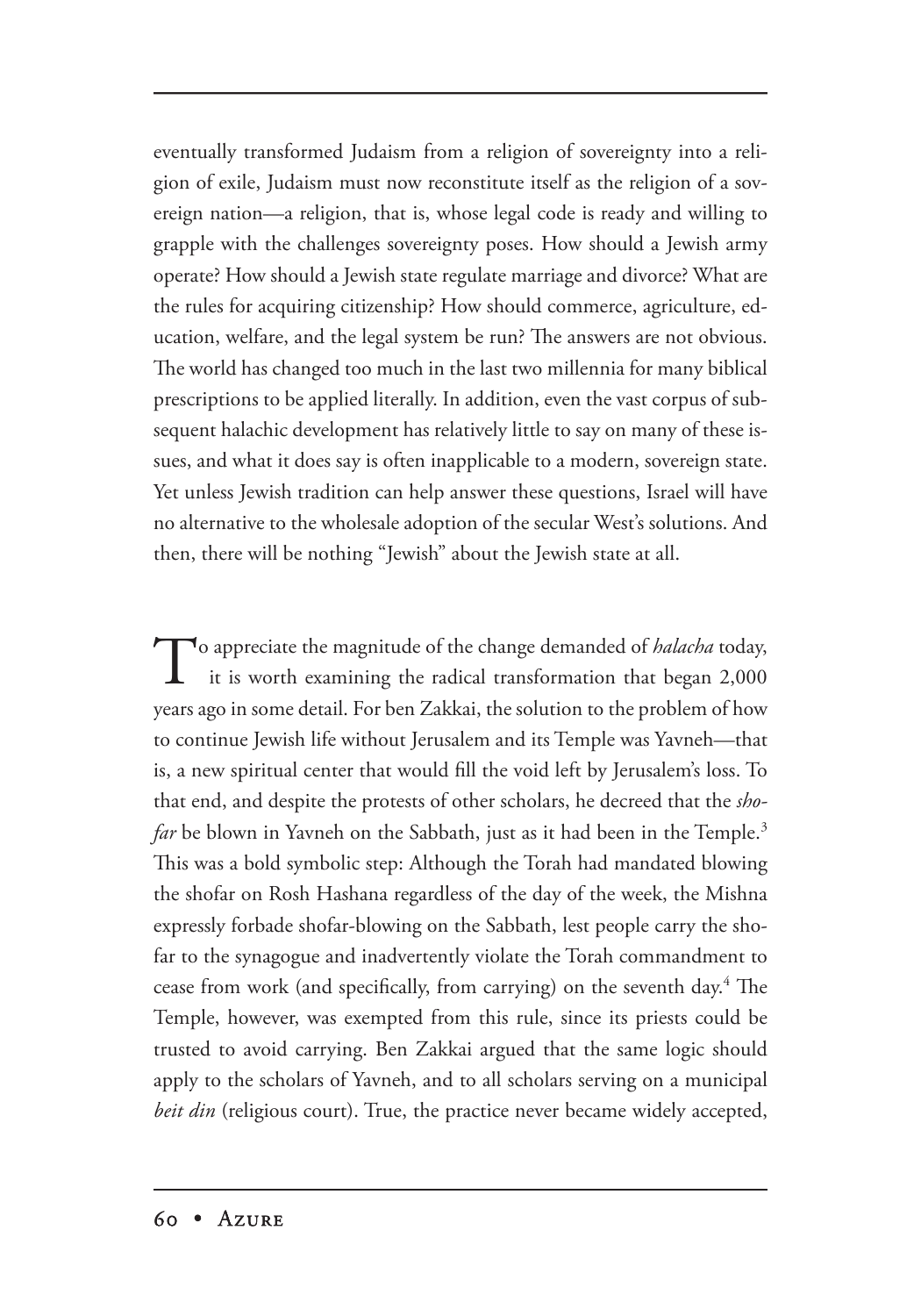and today the shofar is not blown anywhere on the Sabbath. But ben Zakkai did succeed in inculcating the idea that scholars could be equated with priests, and could thus provide the religious leadership that was once the latter's exclusive purview.

Holidays were also transformed in the decades following the Temple's destruction. During the Second Commonwealth, festivals were observed primarily through sacrifice. After the destruction, however, the sages stressed their other aspects: Passover was celebrated with a *seder* rather than a ritual offering, while on Sukkot, the daily procession with the *lulav* and *etrog* which had taken place in the Temple—now took place in local synagogues, and the holiday's motifs of physical impermanence (eating and sleeping in temporary shelters) and spiritual redemption began overshadowing its function as a harvest festival.<sup>5</sup> Shavuot, initially celebrated by the bringing of the first fruits to the Temple, now took on the function of commemorating the giving of the Torah at Sinai.6

Although prayer had coexisted with sacrifice even while the Temple stood, attitudes toward it also changed after the destruction. For instance, the Babylonian Talmud offers two explanations for the three daily prayer services.7 While the first links each service with one of the patriarchs, the second equates prayer with sacrifice: The morning and afternoon prayers replace the daily morning and afternoon *Tamid* sacrifices, and the evening prayer replaces the burning of the remains, which took place at night. Midrash Tanhuma, a collection of rabbinic homilies and legal discussions, also emphasized this latter connection, maintaining that while in Temple times, atonement could be achieved through sacrifice, "now we have nothing to bring but prayer."8 Fortunately, it continues, that suffices, for "prayer is dearer to God than all good works and all sacrifices."9

This transition from sacrifice to prayer also granted new prominence to the synagogue. While it, too, had been an important institution even before the Temple was destroyed, $10$  now, instead of operating alongside the Temple, synagogues became its replacement.<sup>11</sup> Likewise with Torah study, which in time became Judaism's paramount value. As the Talmud taught, "Whoever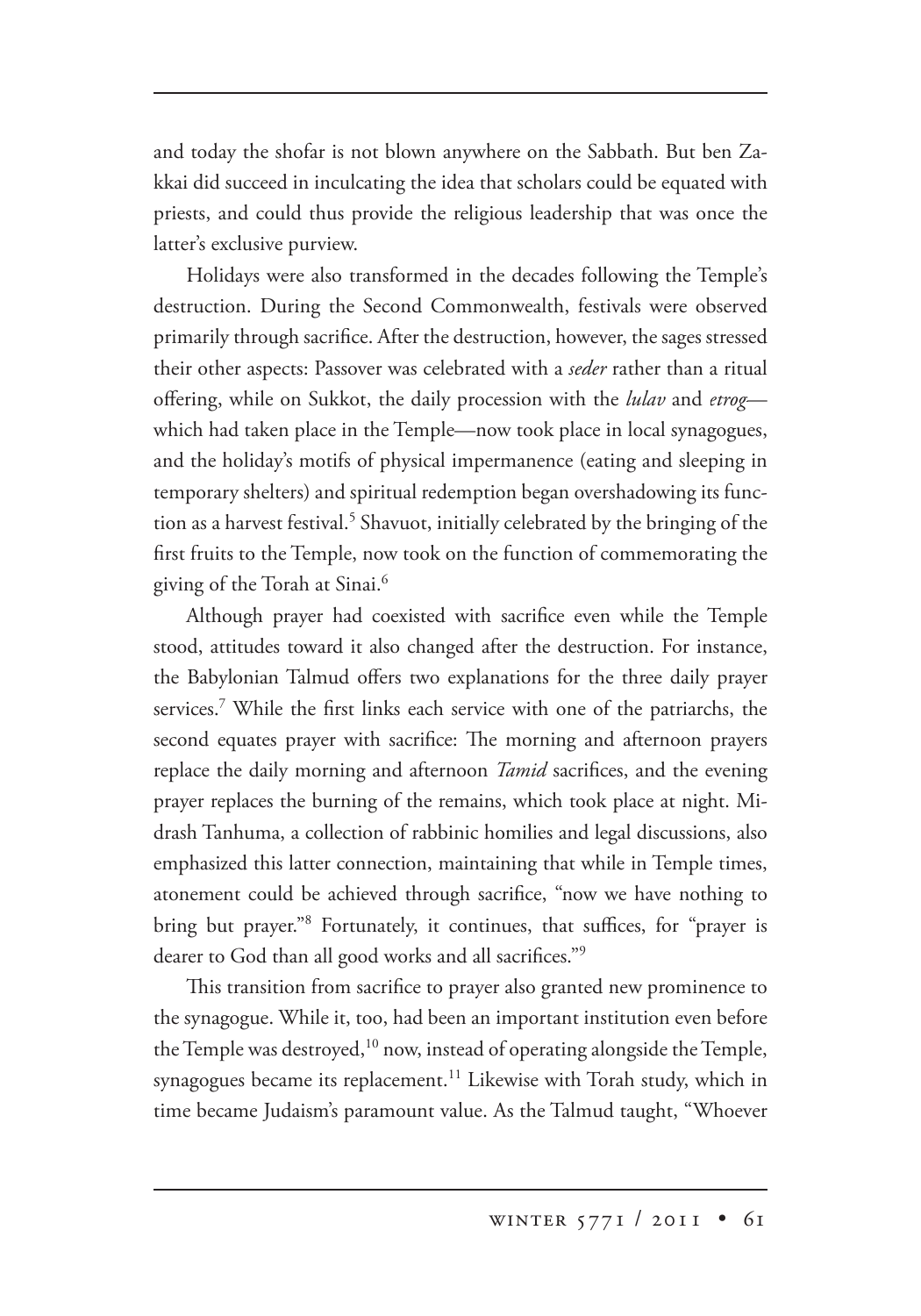occupies himself with the study of the laws of the sin offering, it is as though he had offered a sin offering himself."12 Indeed, Torah study gradually came to be seen as a replacement for all the commandments that could no longer be performed, and even for lost aspects of physical sovereignty, such as military activity. Thus, by the time the Talmud was completed in about 500 .., the rabbis could unselfconsciously declare the men surrounding King Solomon's throne, described in the Bible as "sixty warriors of the warriors of Israel, all of them trained in warfare, skilled in battle," as having in truth been Torah scholars, engaged in learned disputes.<sup>13</sup>

Another profound shift was that of a mutable Torah into an unchanging one. In the disastrous aftermath of the failed Bar Kochba Revolt (132-135 ..), rabbinic sages began the process of collecting, arranging, and editing the oral law—a process that reached its pinnacle with Yehuda Hanasi, a leader of the Jewish community in Judea toward the end of the second century. This process, which resulted first in the Mishna, the 63 tractates that codify Jewish law, continued for four centuries until its final redaction in the Talmud. In addition to the practical purpose of ensuring a uniformity of halachic doctrine and a single authority for decision making, these sages had another object in mind: the preservation of the teachings of the ancients. On account of the Jewish people's dispersion, the sages feared the traditions would simply be forgotten through disuse.<sup>14</sup>

A final change occurred in the calendar. While the Temple stood, and for several centuries thereafter, the Sanhedrin determined the start of each month by means of witnesses' sightings of the new moon. Consequently, the entire Jewish community was dependent on the sages of the Land of Israel to ensure the unified observance of Jewish holidays.<sup>15</sup> According to tradition, however, when the Sanhedrin was dissolved in the fourth century .., the patriarch Hillel II began the process of establishing a fixed calendar based on astronomical and mathematical calculations<sup>16</sup>; by the time the preeminent medieval Jewish philosopher Maimonides authored his *Mishneh Torah* in the twelfth century, an authorized calendar was definitively in place. This innovation concluded the process to which all earlier changes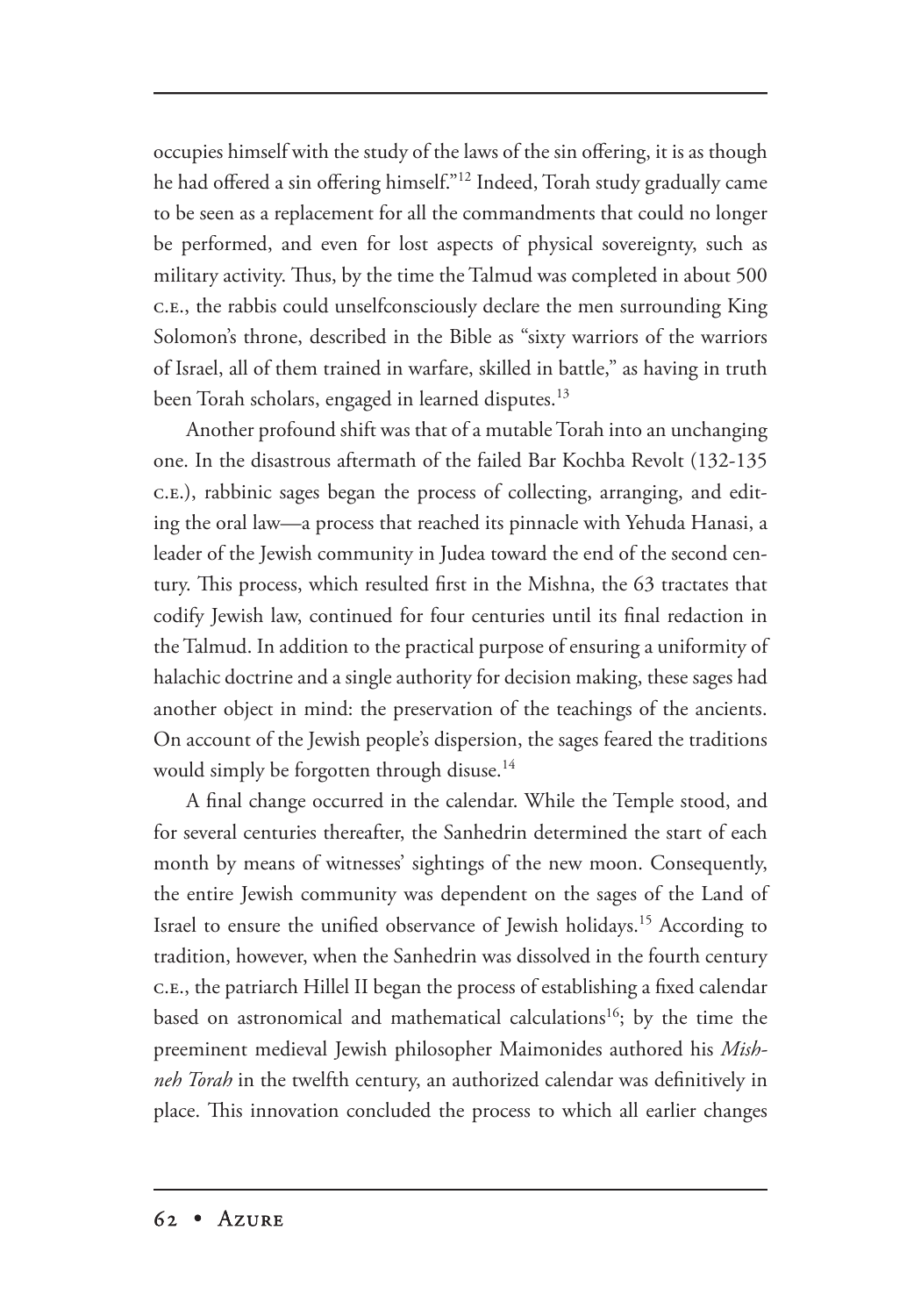had been leading: rendering the Jewish people halachically independent not only of the Temple, but of its mother country altogether.

These changes in praxis were also accompanied by a change in the center of authority, from the Land of Israel to Babylonia. While the Temple existed, there was no question that the sages of the Land of Israel held sway over those outside of it. After the destruction, however, more and more Jews left the land. Those who remained were persecuted and impoverished, and their scholarship suffered accordingly. The Jews of Babylonia, by contrast, flourished both economically and culturally. Great Babylonian *yeshivot*  were established, and in due course produced great sages. Indeed, the Babylonian Geonim eventually became the address to which Jews throughout the diaspora sent halachic questions. As a result, of the two versions of the Talmud redacted between the third and fifth centuries—the Jerusalem Talmud, compiled by the sages of Palestine, and the Babylonian Talmud, compiled by the sages of Babylonia—the latter came to be considered halachically superior, ensuring that halacha would thenceforth be determined by and for diaspora Jews.<sup>17</sup>

Of course, these innovations did not go unopposed. For generations, the battle raged between those who believed the Temple would be swiftly rebuilt and those who considered such belief folly, between those unwilling to adjust to the new realities and those who deemed adjustment essential. Prominent among the former were the priests: Determined to hold on to their leadership, they continued to maintain a state of ritual purity and to observe other priestly laws. The rabbis, by contrast, objected to this stringency, fearing it would encourage a false belief in the Temple's imminent reconstruction.<sup>18</sup> In the last *mishna* of tractate Eduyot, R. Yehoshua, a student of ben Zakkai, even asserts that when the Messiah comes, Elijah the Prophet will turn away those who tried to approach God by force—a harsh condemnation of the priests' continued adherence to those laws that separated them from the rest of the Jewish people.<sup>19</sup>

Nor was this controversy confined to the priesthood. Rabban Shimon ben Gamliel II, a leading sage of the mishnaic period, took issue with pious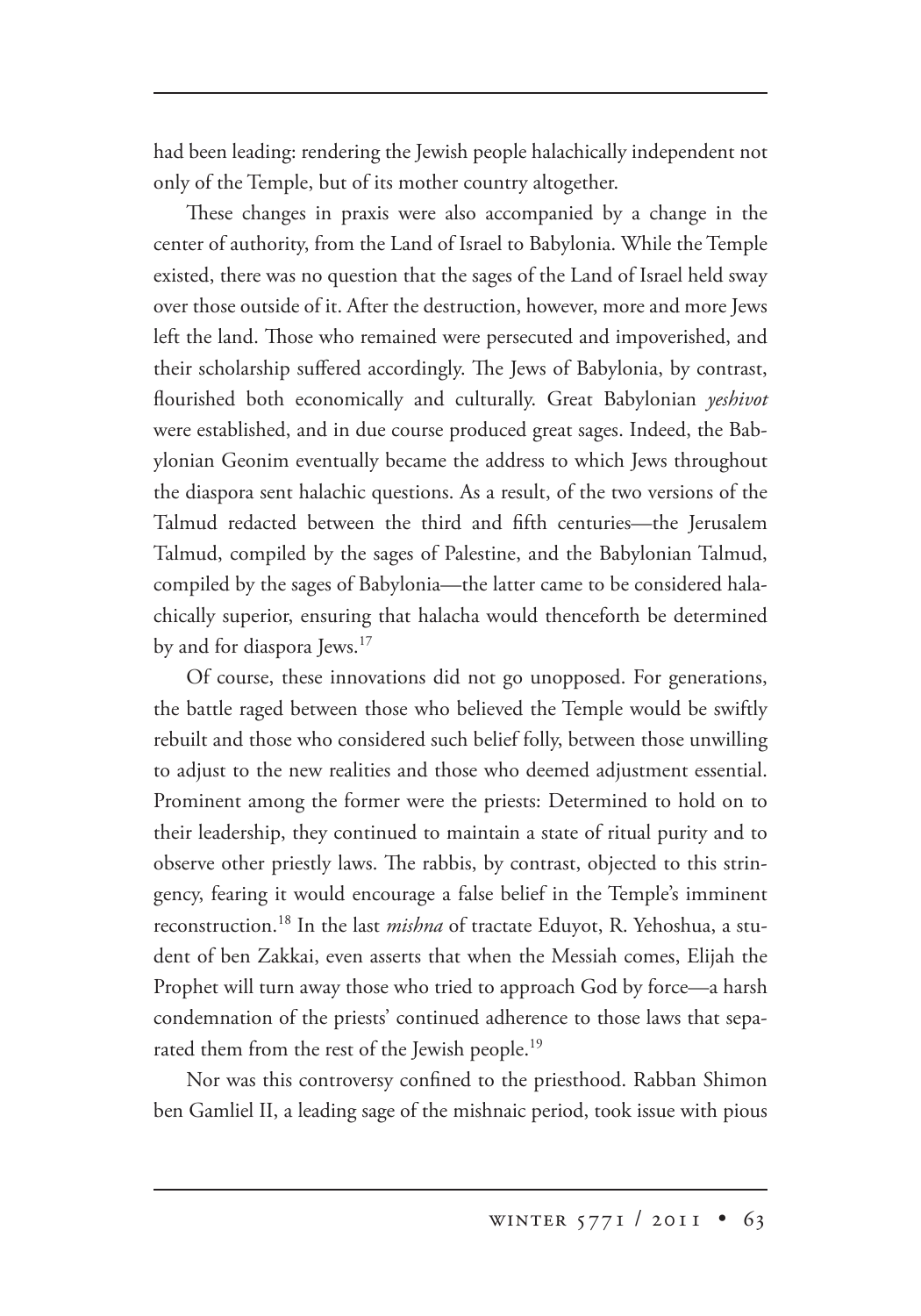Jews who refrained from eating meat and drinking wine as a sign of mourning for the destruction, insisting that while a certain amount of grief was necessary, it must not be excessive. Deep mourning might be appropriate, the rabbis explained, if the period of bereavement were only temporary, but since they foresaw no imminent change in the status quo, this sort of behavior was dangerous.20 Put simply, they did not want a Judaism mired in the past. They sought a Judaism that could move forward, and adapt to the challenges ahead.

The fact that halacha accommodated itself to the circumstances brought about by the Temple's destruction—in some cases almost immediately, as in the decisions of ben Zakkai, and in others via a process that unfolded over centuries—would seem to be ample proof of its inherent adaptability. And indeed, the historical record demonstrates as much: Throughout Jewish history, halacha has changed, sometimes dramatically, in response to changing circumstances. Three examples, each from a different time and place, should suffice to prove this point.

The first one, which took place in the Land of Israel even before the destruction of the Second Temple, concerns the laws of *shmita*, the sabbatical year. The Torah mandates that the land lie fallow every seventh year, and states explicitly that this year cancels all loans. The Torah also states that one must not abstain from loaning money as the seventh year draws near; on the contrary, the wealthy were expected to view such lending as a form of charity.<sup>21</sup> In practice, however, the poor found that they were unable to secure loans shortly before the shmita year, since those with means were naturally reluctant to part with money they knew they would not see again. Hillel the Elder  $(c. 110 B.C.E-10 C.E.)$  therefore devised a way to circumvent the Torah's mandate that loans be canceled. Called *prozbul,* it essentially transferred debts to a rabbinical court, thus converting them from private to public arrangements. And since courts were allowed to collect public debts during the shmita year, they would simply transfer the money they collected to the original lender.<sup>22</sup>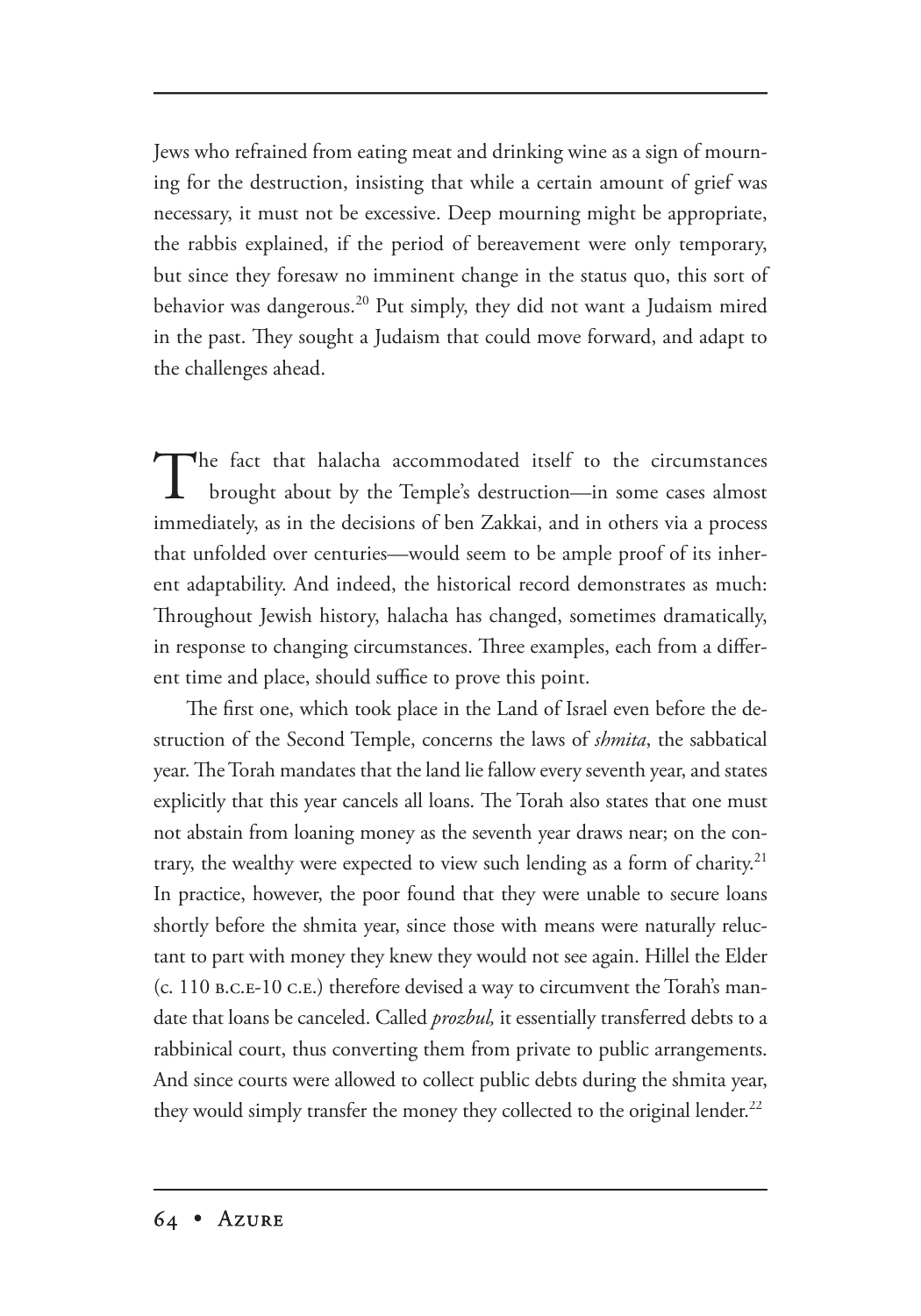The second example, from medieval Germany, concerns the institution of a ban on polygamy. Significantly, the Torah never prohibited polygamy; in fact, it discusses explicitly how inheritance law applies to a man with two wives and children from each. $^{23}$  Nonetheless, when the medieval German scholar Rabbeinu Gershom (960-1040 c.e.) banned polygamy, declaring that non-compliance would be punished through excommunication (*herem*), his decree was universally accepted by Ashkenazi Jewry.<sup>24</sup> Since the original text of the decree has not survived, scholars can only guess at Rabbeinu Gershom's reasoning. Some argue that he was responding to pressure from the surrounding Christian world, where polygamy was outlawed.<sup>25</sup> Others say his ban was a response to the improvement in women's status that occurred in medieval Ashkenaz beginning in the eleventh century.<sup>26</sup> Either way, Rabbeinu Gershom's decree clearly represented a drastic change in halacha.

The third example deals with the permissibility of women's studying Torah. The Talmud offers differing opinions on whether women may learn Torah, and even mentions one noted female scholar: Bruria, wife of the talmudic sage R. Meir. Moreover, according to legend, the great medieval commentator Rashi taught his daughters the sacred texts. Yet for most of the last two millennia, the opinion that forbade teaching Talmud to women was the accepted halacha.<sup>27</sup> This changed only when the Hafetz Haim (Rabbi Yisrael Meir Kagan), one of the leading scholars of late nineteenthand early twentieth-century Poland, recognized that changing times—in particular, the fact that women were receiving secular educations, thereby being exposed to the influence of the non-Jewish world—made it necessary to educate women in Jewish texts as well. As he wrote:

When everyone lived in the place of his fathers, and the traditions of their fathers were very strong in each and every one of them… we could say, "Don't learn Torah, but rely on the behavior of your righteous ancestors." But today, when in our multitude of sins the tradition of our fathers has become very, very weak, and it has also become common for people not to live in the place of their fathers at all, and especially among those who have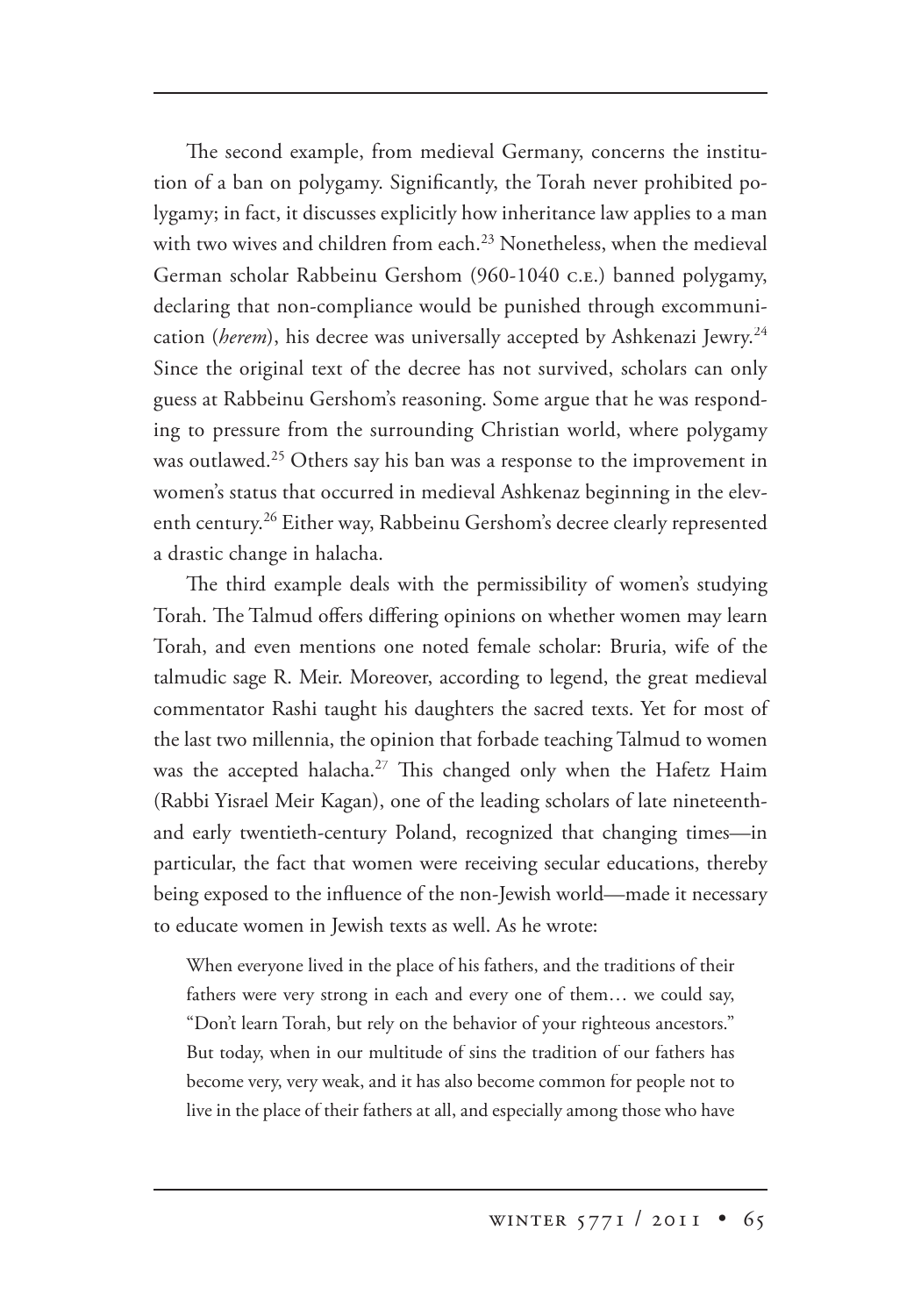become accustomed to learning the writing and language of the non-Jews, it is clearly a great *mitzva* to teach them Bible and also the Prophets and the Writings and the moral teachings of our sages… so that their holy faith will be verified for them. Otherwise, they are liable to stray entirely from the path of the Lord and transgress all the fundamentals of our faith. $^{28}$ 

What these examples—and one could cite many others—show is that throughout history, Jewish law has indeed adapted to changing circumstances. On certain issues, such adaptations are arguably even easier now than they were 2,000 years ago, since the wealth of intervening halachic developments offers a plethora of opinions from which to choose. And while one opinion may currently be the most widely accepted, this does not mean that contrary opinions, which might prove more suitable to current circumstances, are invalid. As the Talmud famously says, "These and those are the words of the living God."29 Centuries later, Rashi explained how this could be possible: Each rabbi uses a different line of reasoning to justify his conclusion, and "sometimes one argument is relevant and sometimes another, for the reasoning can be reversed in accordance with a slight change of the case."30 Given this reality, one of the cardinal rules of halachic decision making is that no *dayan* (halachic arbiter), however insignificant personally, may follow blindly precedents set by even the greatest scholars of earlier generations. On the contrary, he must be guided by his own understanding of how the principles of the Torah apply to the unique circumstances of the case before him.<sup>31</sup> Thus the talmudic sage Rava (R. Abba ben Yosef bar Hama) explicitly ordered his students not to follow his rulings automatically after his death, "because a judge must be guided only by that which his eyes see."32 Maimonides summed up the principle as follows: "For it is written: 'and unto the judge who shall be in those days' (Deuteronomy 17:9), that is, we are bound to follow the directions of the court of our generation."33

In short, not only is halachic change possible in practice, but its *own* principles mandate such change when older rulings are inappropriate to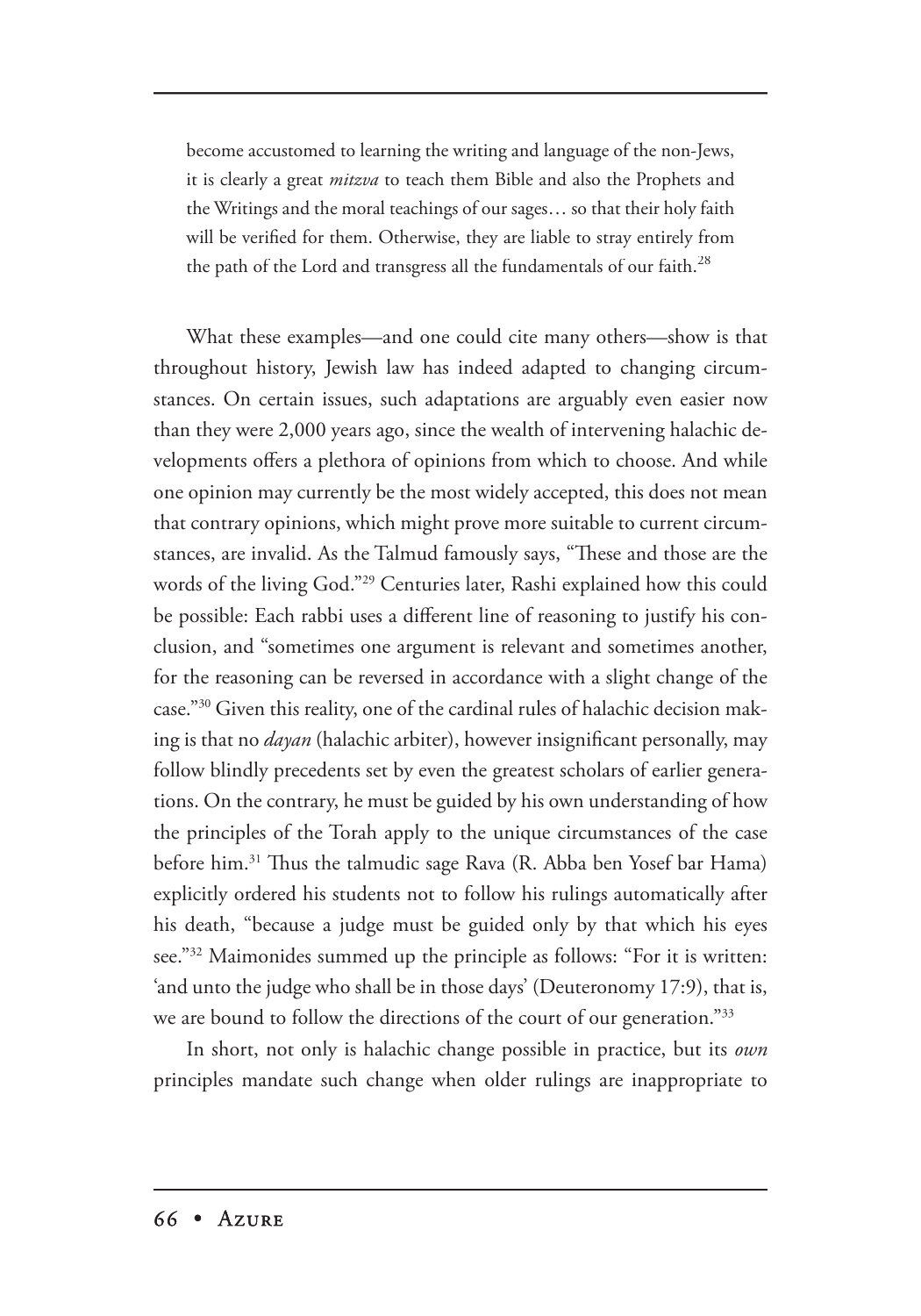new circumstances.34 And it is hard to imagine a new circumstance with more far-reaching implications than the restoration of Jewish sovereignty after a 2,000-year hiatus.

I ave any equivalent halachic changes occurred in the 62 years since the State of Israel was founded? In some areas, yes, most notably those related to defense. Of course, in this case there was no exilic tradition with which to contend; the question of how a Jewish army should function was one that diaspora rabbis never needed to address. Hence, Israel's first political and rabbinic leaders easily reached a *modus vivendi* based on the only extant model, that of the last sovereign Jewish state, some 2,000 years earlier. For instance, they agreed that operations essential for *pikuah nefesh* (saving human life), which include everything from routine border patrols to hot pursuit of terrorists, would continue as usual on the Sabbath, whereas other activities, such as administrative work, would be halted.<sup>35</sup> And despite occasional slip-ups, this arrangement works well. On issues for which exilic traditions *do* exist, however, little has changed—and the disconnect between Jewish law and the needs of a modern state has become an increasing source of tension. Three issues in particular have emerged as flashpoints: conversion, shmita, and women unable to obtain a religious divorce.

Of late, the issue of conversion has become one of supreme, even existential importance. A brief review of the facts shows why: Even while Jews were in exile, individuals converted to Judaism. Consequently, a rich legal tradition regarding conversion developed. Yet for most of that time, Jewish communities were predominantly Orthodox, so anyone seeking to join one would naturally adopt an Orthodox lifestyle. This is not at all true of modern Israel, however, where the majority of Jews are non-Orthodox.<sup>36</sup> The problem came to a head after the Berlin Wall fell in 1989, and nearly one million citizens of the former Communist bloc immigrated to Israel over the following decade under the Law of Return. This law grants anyone with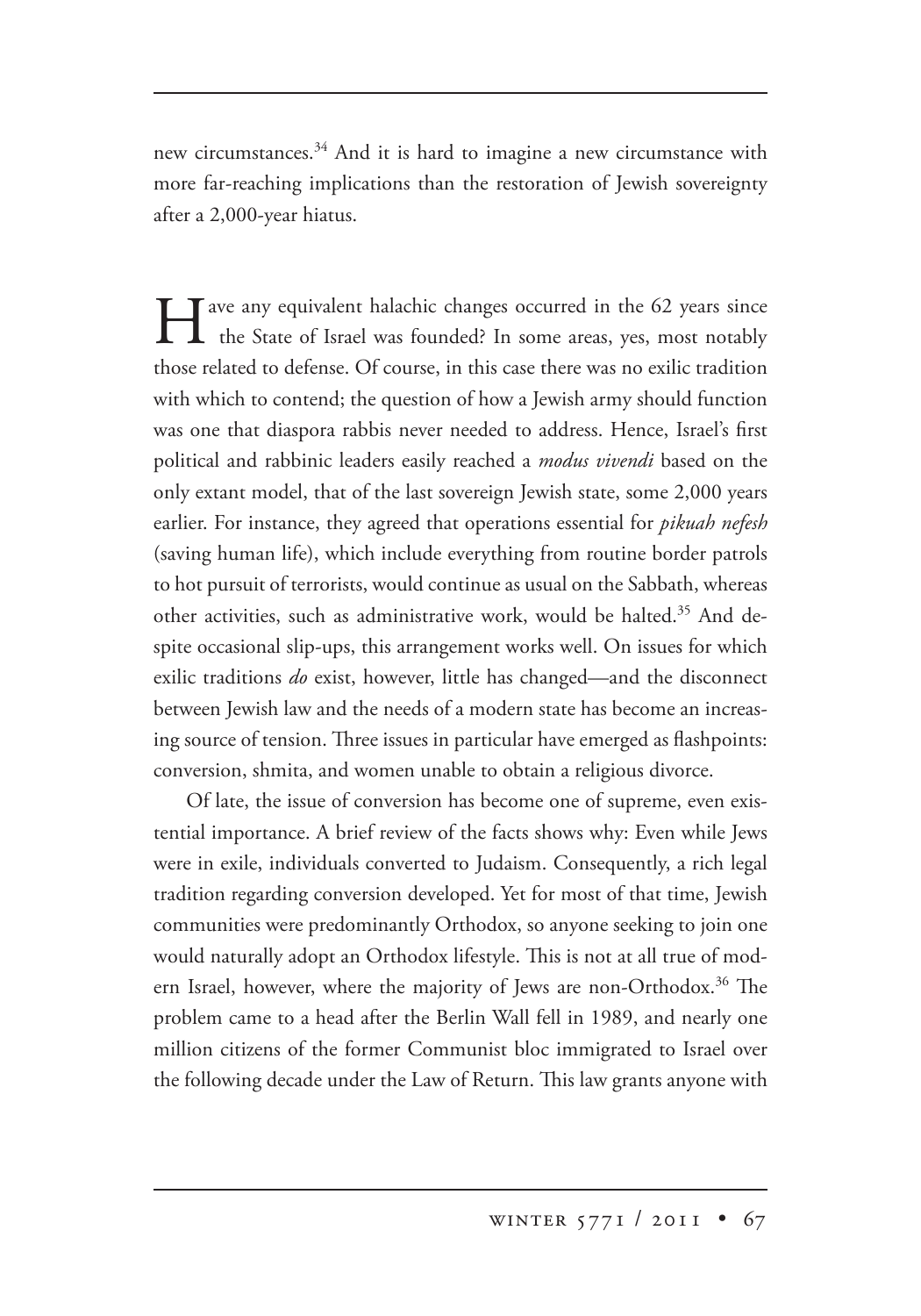even one Jewish grandparent automatic citizenship. Of these immigrants, an estimated 300,000 were non-Jews: Intermarriage had been common under Communism, which strove to suppress religious identity. Whereas non-Jewish immigration had previously been negligible, this new influx of non-Jewish immigrants—the majority of whom are integrated into Jewish society, attend Jewish schools, serve in the Jewish army, and will probably marry Jews—was anything but.

To most Israelis, the solution was simple: Non-Jewish immigrants should convert.<sup>37</sup> But the Chief Rabbinate, dominated by the *Haredim* (ultra-Orthodox), insisted on stringent conversion standards copied wholesale from exile. That is, to convert, immigrants had to adopt Orthodox lifestyles and send their children to Orthodox schools. And that, most immigrants are unwilling to do. Consequently, only a few thousand individuals convert each year, of whom more than half are Ethiopian Falash Mura, brought to Israel under a special program that includes a mandatory conversion course.38

Then, in 2008, the rabbinate's chief appellate court retroactively annulled every conversion ever performed by the new Orthodox conversion courts established by the state in an effort to circumvent the Haredidominated rabbinate, thereby affecting thousands of people in all.<sup>39</sup> If any further deterrent to conversion were needed, this certainly provided it. Why go through an arduous conversion, the potential convert would rightly wonder, if at any moment, even decades later, a rabbi who has never met you and knows nothing about you can retroactively annul it with one stroke of a pen? Moreover, the ruling created a whole new class of non-Jews: children born to female converts after their conversion, whose Jewish status was annulled along with their mothers.

To be sure, non-Orthodox Jews do not consider themselves bound by the rulings of Haredi rabbis. Yet since the Israeli government has granted the Haredi-dominated Chief Rabbinate jurisdiction to affirm a person's Jewish identity—an affirmation that, in turn, determines whether he or she can marry another Jew, since the rabbinate holds sole jurisdiction over marriages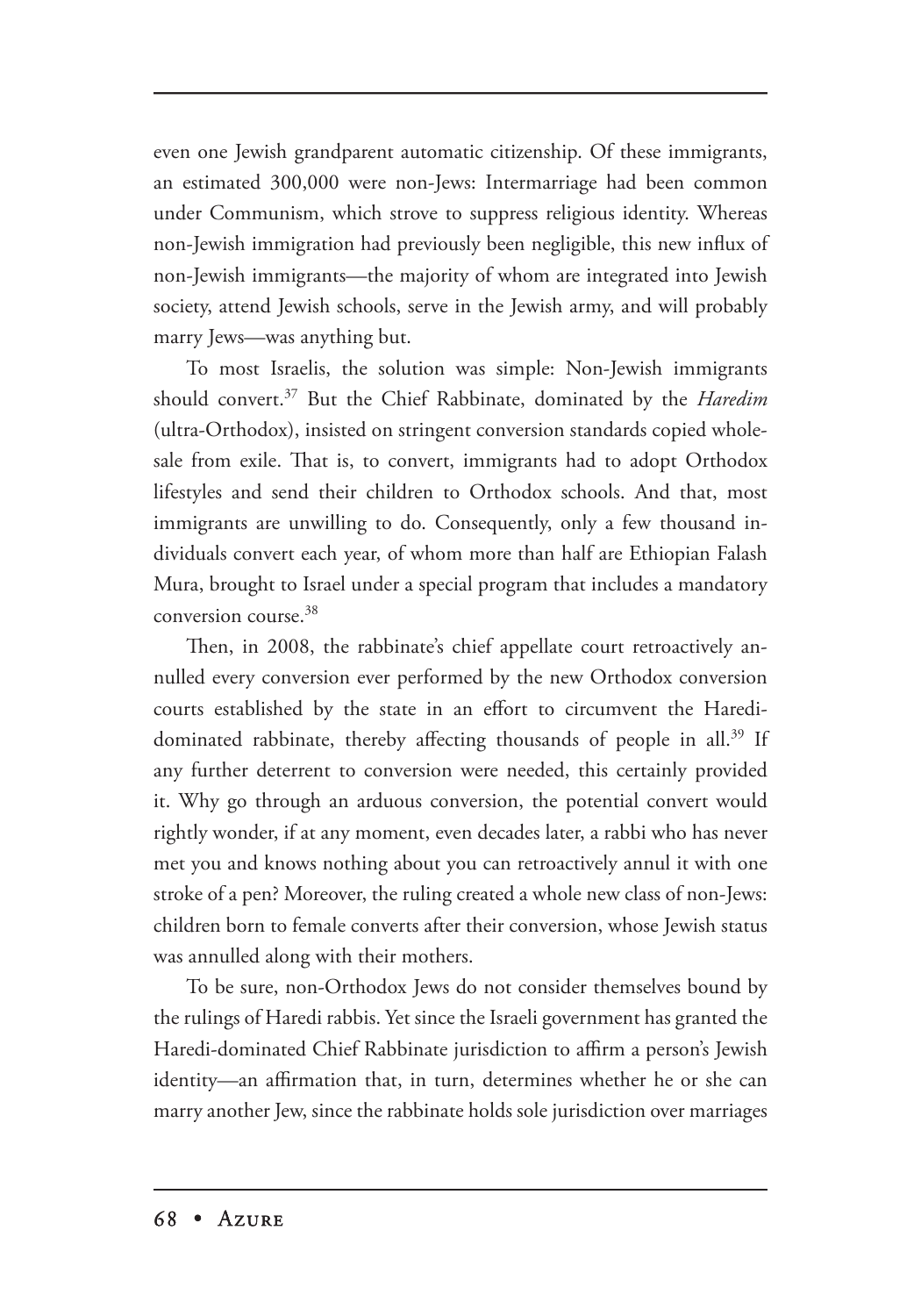involving Jews—Israel's non-Orthodox majority has no choice but to grapple with its decisions. And while more moderate Orthodox circles may not necessarily view Haredi rulings as authoritative, they are often reluctant to challenge them: They are ideologically committed to preserving the Chief Rabbinate's authority, viewing it as a way of injecting Jewish content into the state. Yet precisely because of their avowed commitment to both halacha *and* the state, religious Zionists have a vital interest in resolving conflicts that arise between the two, and pushing for more lenient halachic solutions as a viable alternative. Unfortunately, in this instance, instead of engaging the Haredi community in vigorous halachic debate, various organizations that identify with the religious Zionist movement simply petitioned the High Court of Justice—that is, they turned to a secular authority.<sup>40</sup> No clearer declaration of failure was possible: Halacha, this move announced, has no solution to this problem. Only a secular court can save halacha from  $i$ tsel $f$ <sup>41</sup>

Since that time, the situation has only deteriorated. In the spring and summer of 2010, a bill intended, ironically, to *ease* bureaucratic bottlenecks in Orthodox conversion—its main provision would have allowed would-be converts to undergo conversion through any municipal rabbi, rather than requiring them to use the chief rabbi of their city of residence—sparked first a coalition crisis, and then a crisis between Israel and American Jewry, which ultimately resulted in the bill's being frozen. To be sure, most of the claims on both sides were overblown. But the very fact that a largely technical issue could elicit such fierce reactions showed just how important this issue was to the Jewish world, and just how far it was from being resolved. $42$ 

Then, in September, a government attorney told the High Court of Justice that conversions performed under the auspices of the IDF rabbinate—some 4,500 in all—were *also* questionable.<sup>43</sup> Within days, the attorney denied saying any such thing, and Sephardi Chief Rabbi Shlomo Amar, responding to a Knesset committee's request, issued a letter confirming these conversions.<sup>44</sup> A month later, however, after leading Ashkenazi Haredi rabbis assailed Amar's stance, his aides insisted that he had not, in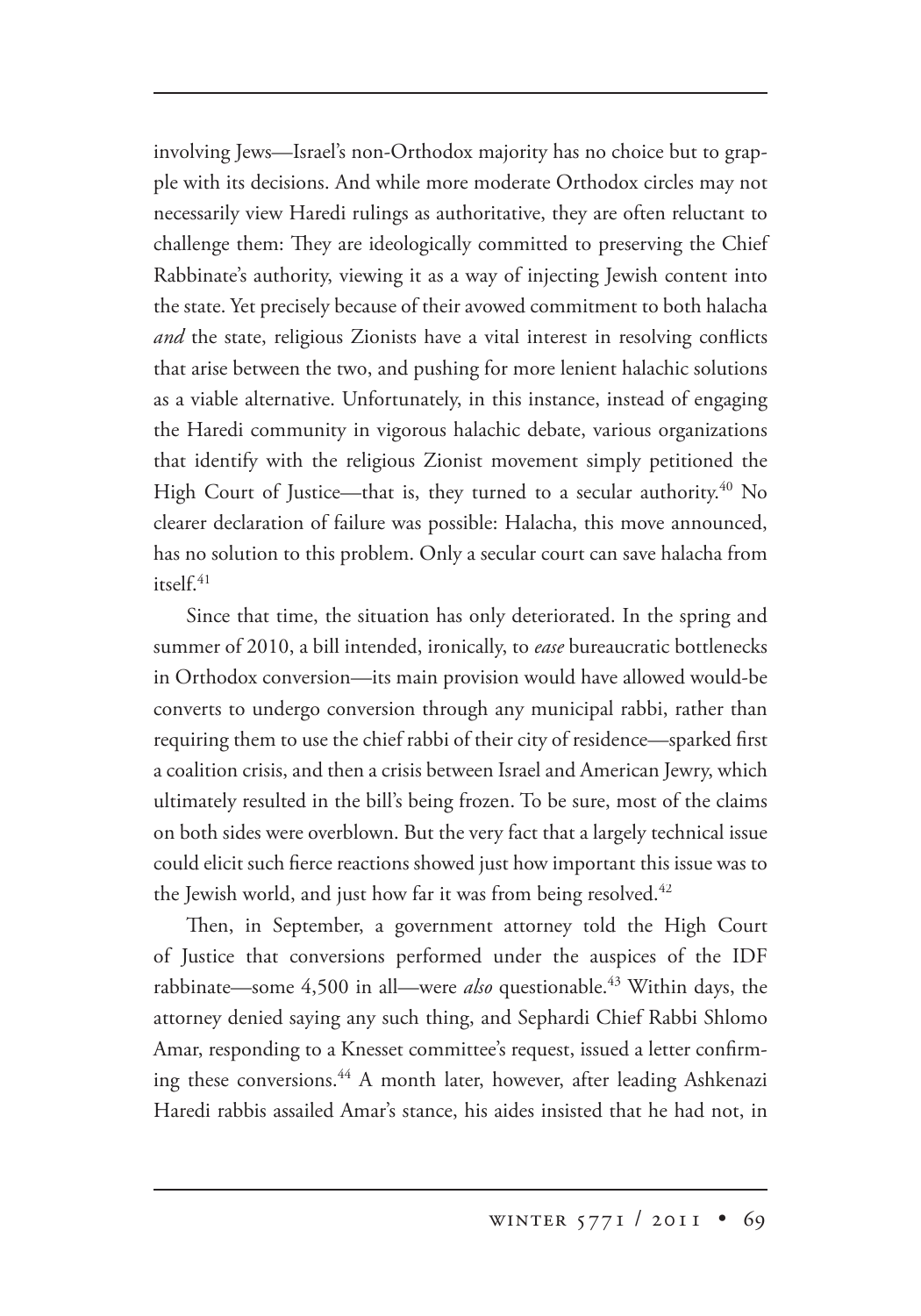fact, confirmed the conversions, and Amar proceeded to appoint a rabbinic committee to study the issue.<sup>45</sup> Things settled down in January 2011, when Rabbi Ovadia Yosef, the unquestioned spiritual leader of the Sephardi community, announced that he recognized these conversions, paving the way for Amar to do the same.<sup>46</sup> But thousands of other converts and would-be converts remain in limbo, with no solution to their problem in sight.

Unlike conversion, the issue of shmita would at first glance seem far less complicated; since it applies only to the Land of Israel, no exilic tradition exists. For the small Jewish community that remained in the Land of Israel throughout the exile, the solution to the injunction to let the land lie fallow was simple enough: Not being farmers themselves, they simply continued to buy produce from non-Jews, as they did in non-shmita years. Only when the Zionist movement emerged in the late 1800s did Jewish agriculture in the Land of Israel resume, bringing the shmita problem to the fore. From the need arose a solution: For the shmita year of 1888-1889, Rabbi Isaac Elhanan Spector instituted the *heter mechira*, under which land could be "sold" to a non-Jew for the year. $47$  Since shmita applies only to Jewishowned land, the arrangement allowed Jewish farmers to continue earning a living. And in every subsequent shmita year, religious Zionists simply reused this solution. True, the Haredim never accepted the heter, and continued to buy from non-Jews. But for the most part, their decision had no impact on the rest of Israel. Seemingly, then, halacha had successfully adapted to the state's needs—until the 2007-2008 shmita year, when the Ashkenazi chief rabbi, himself Haredi, declared that he would no longer require local rabbis to grant *kashrut* certification to stores and restaurants that used the heter, and several rabbis opted not to do so.<sup>48</sup>

Though this decision infuriated both secular and religious Zionist Jews, it was far from being as unreasonable as it was often painted. First, neither Spector nor any of the prominent rabbis who subsequently endorsed the heter ever intended for it to be anything but a temporary solution to a temporary problem. In 1888-1889, the Jewish economy of the Land of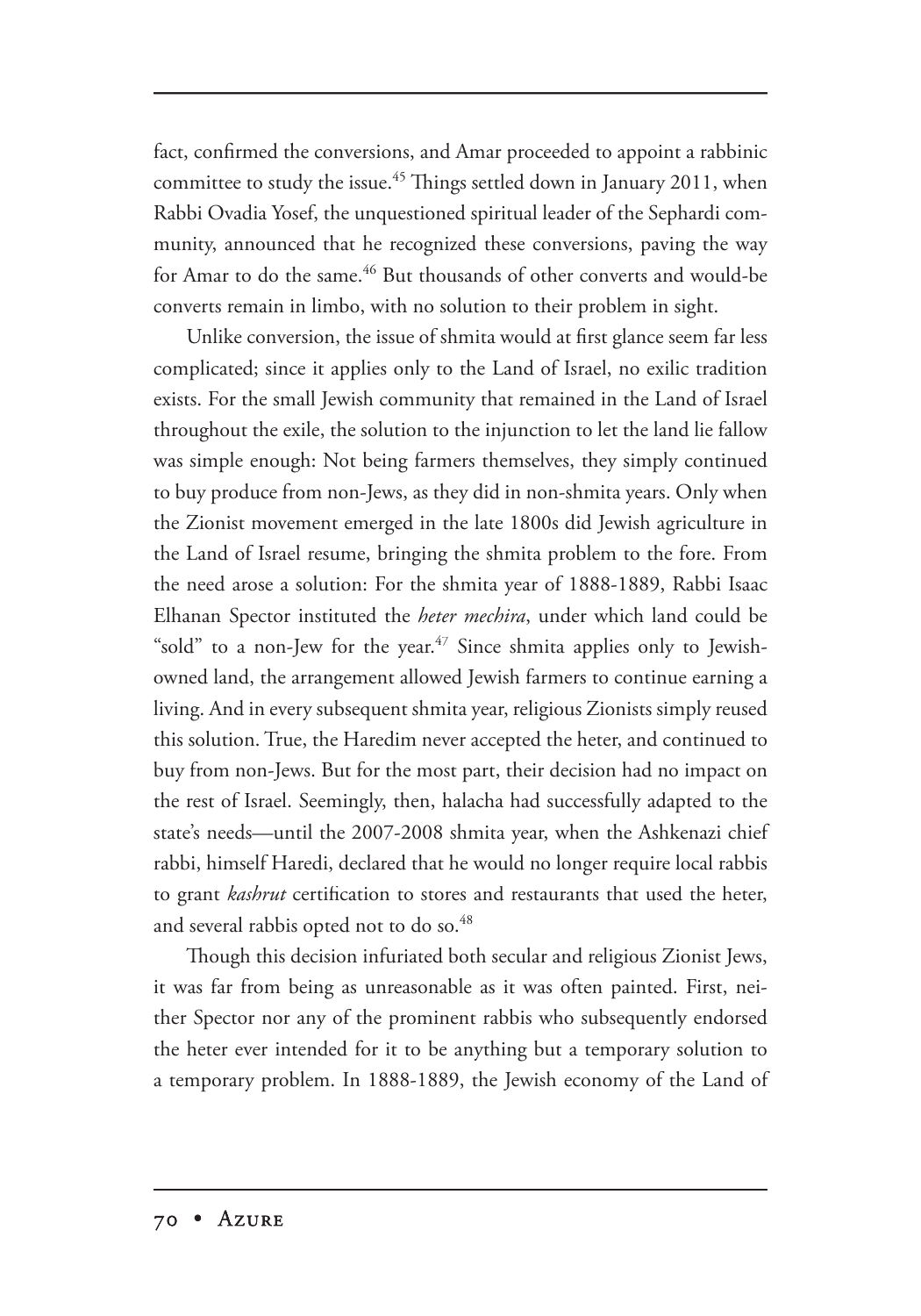Israel was largely agricultural, and the community was dirt-poor; suspending farming for a year would have literally meant starvation. While that remained true for years thereafter, it would be hard to argue that it remains so today, when Israel boasts one of the world's strongest economies, and agriculture constitutes less than 2 percent of it.<sup>49</sup> Moreover, the solution itself—ceding ownership of the land—contradicts both the spirit of the Torah (which gave the land to the Jews in perpetuity) and that of modern sovereignty.<sup>50</sup>

Yet the Haredi solution of buying non-Jewish produce is equally unpalatable, again from both the Torah and modern perspectives. Shmita was, after all, meant to emphasize the Jews' dependence on God, whereas the Haredi solution is to depend on non-Jews instead—something the Torah repeatedly warns *against* doing. Surely, whatever solution is ultimately found to the shmita problem, it ought at least to be consonant with the ideal that the sabbatical year represents. From the modern perspective, much of Israel's agricultural produce is exported, and export markets require a reliable supply. Should that supply disappear for a year, importers will find an alternative—and if that alternative proves satisfactory, they will not return to their Israeli suppliers.

Sadly, the Ashkenazi Haredi leadership frequently seems unconcerned by whatever problems—economic or otherwise—their rulings cause the secular state. Sephardi Haredim, by contrast, definitely *are* concerned by these problems: Rabbi Amar initially opposed the conversion-annulling ruling (albeit unsuccessfully), and Rabbi Yosef publicly defended the legitimacy of the heter mechira, even though he stressed that he viewed buying from non-Jews as preferable. But whenever the Ashkenazi Haredim have pushed back forcefully, their Sephardi counterparts have generally opted to preserve pan-Haredi peace.<sup>51</sup> Religious Zionists, while also clearly concerned, have generally proved equally unwilling to push their own positions; despite initially promising signs, the case of shmita was no exception. For example, Tzohar, an organization of moderate religious Zionist rabbis, at first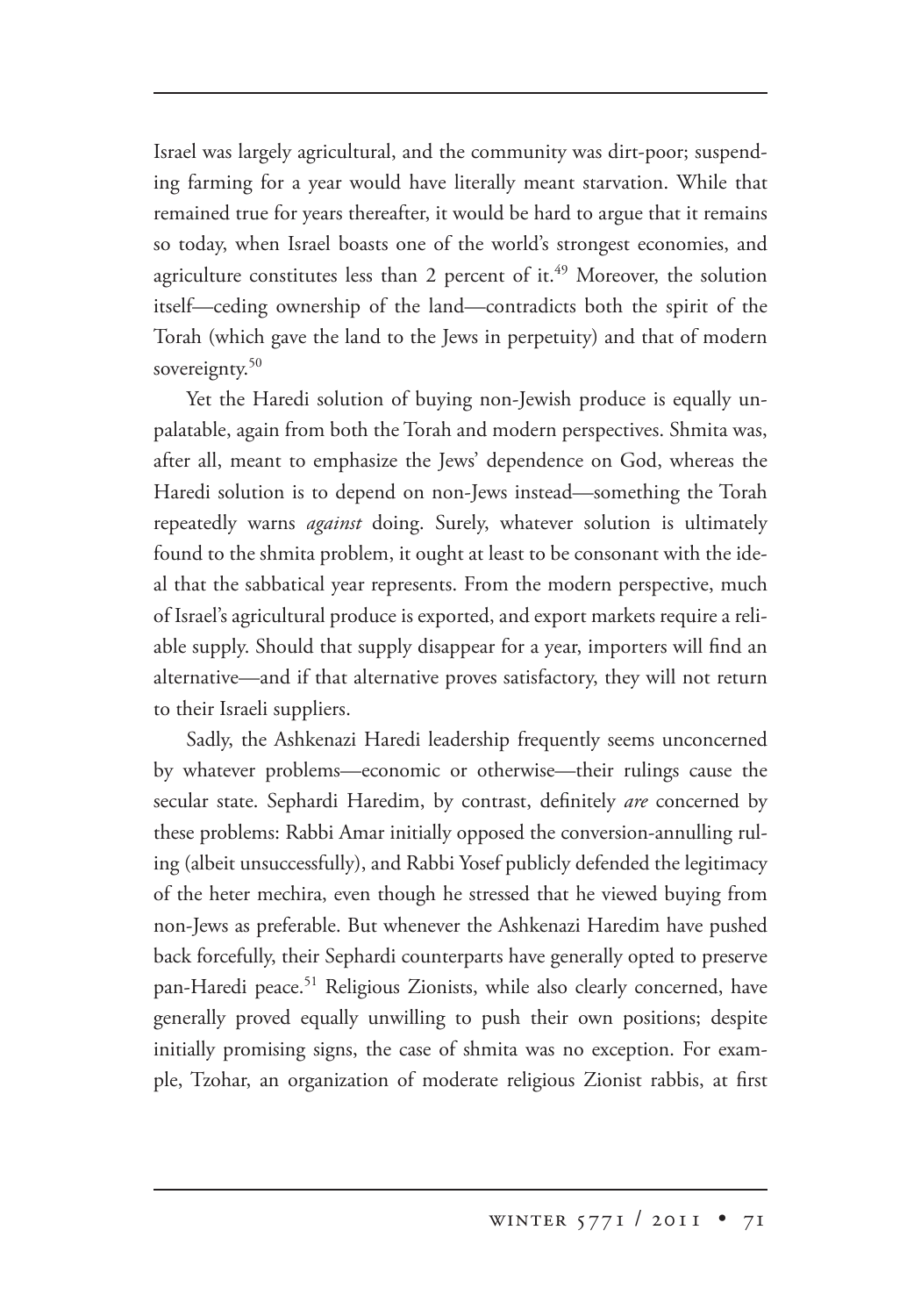offered a frontal challenge, threatening to break off from the Chief Rabbinate and issue its own kashrut certifications for produce grown by Jewish farmers in Israel during the shmita year.<sup>52</sup> Such a move would have not only been a declaration of independence from Haredi authority, but also presumably forced a serious halachic debate on the issue. Instead, Tzohar opted to await the outcome of a petition to the High Court of Justice by an association of Israeli farmers. Thus did the state witness the spectacle of its highest court ordering the Chief Rabbinate to rescind its ruling—in other words, of a secular court ordering a religious body to rule in a particular way on a religious matter.53 But clearly, no ruling by a secular court can produce a viable halachic solution; for that, the creativity of serious rabbinic scholars is needed. And thus far, Israel is still waiting.<sup>54</sup>

The third problem, of women unable to obtain a divorce, ironically stems from a well-meant attempt to infuse the modern-day Jewish state with Jewish character. Since such a state has an obvious interest in promoting Jewish marriage, its secular founders agreed to the religious parties' demand that the rabbinate control marriage and divorce for Jews.<sup>55</sup> Consequently, there is no legal way to intermarry in Israel; mixed-faith couples must marry abroad. Moreover, because Jews can obtain a legally recognized divorce only through the rabbinate, this system ensures that all Jewish divorces meet halachic requirements, thus preventing the creation of mamzerim, who are barred from marrying most Jews.<sup>56</sup> But since halacha requires both parties to consent to a divorce, it creates the potential for *agunot*, women whose husbands' consent cannot be secured because their whereabouts are unknown, and *mesoravot get*, women whose husbands either refuse to grant them a divorce or condition the divorce on the woman's consent to unreasonable financial or custody demands.<sup>57</sup>

Overseas, this problem affects mainly the Orthodox community, which considers itself bound by halacha.<sup>58</sup> In Israel, however, it potentially affects everyone, and in practice it affects hundreds or even thousands of women each year.<sup>59</sup> The result is ugly scenes of women being blackmailed into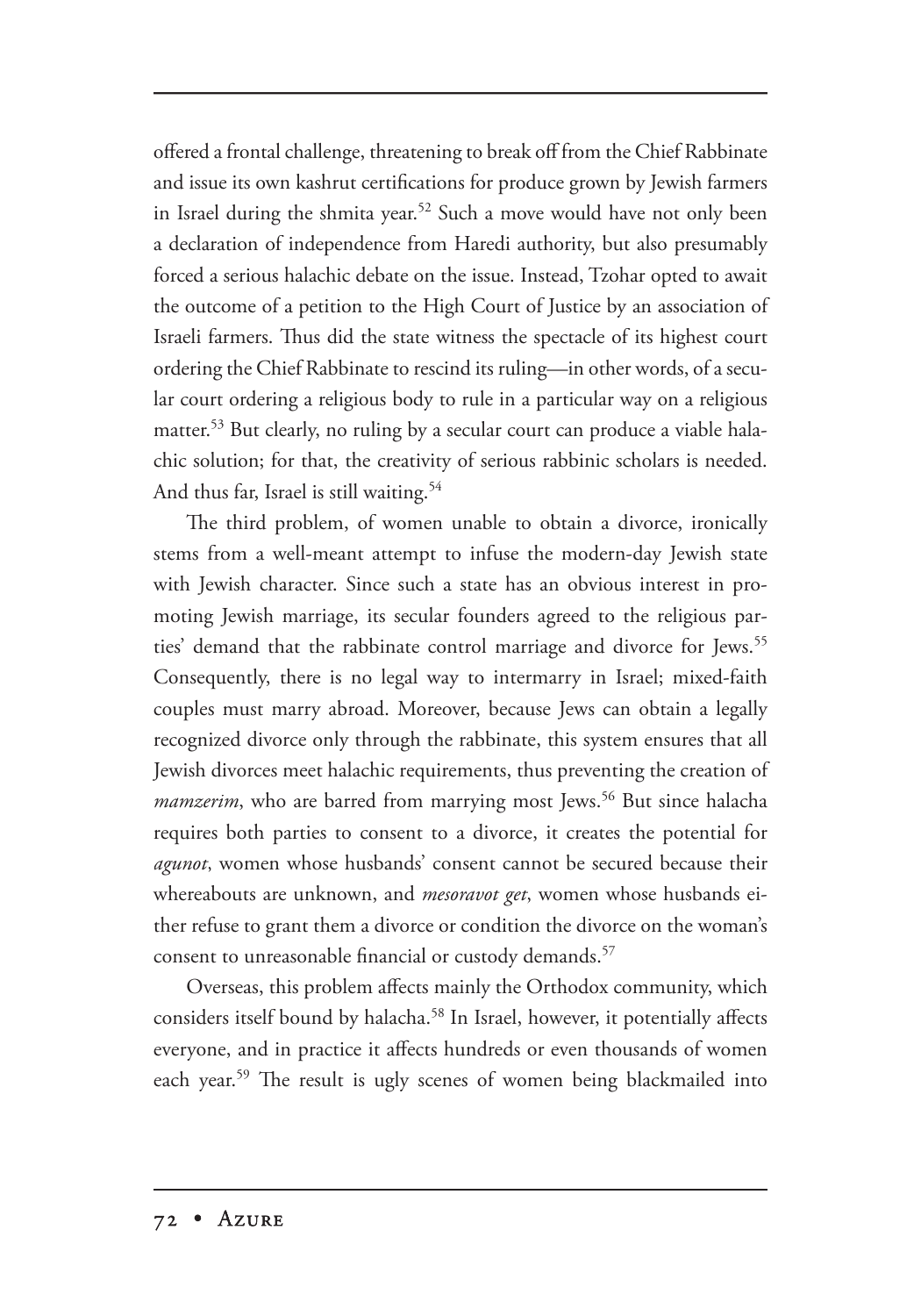ceding custody of their children, or paying exorbitant ransoms to obtain a divorce—scenes that generate contempt for halacha and, by extension, for Judaism.60 Moreover, unlike a religious woman, a secular woman whose husband refuses to grant her a divorce will not let her life be put on hold forever. Even if she cannot legally marry a new partner, she can cohabit with him. Thus, in order to uphold the most stringent possible rabbinic interpretation of "consent"—one that rejects any possibility of coercion—the rabbinate is actually *encouraging* violation of the far more serious Torah prohibition of adultery.<sup>61</sup>

Granted, this is a problem for which many rabbis *have* proposed halachic solutions, including prenuptial agreements that impose financial penalties for refusing to grant a *get* (bill of divorce); provisional gets, which automatically take effect under predefined circumstances; and even "conditional marriages," in which predefined circumstances cause the marriage to be annulled, thus obviating the need for a get altogether. Unfortunately, none has gained widespread acceptance. There have also been efforts to solve the problem by granting rabbinical courts access to the state's coercive power: A 1995 law allowed these courts to impose various sanctions on recalcitrant husbands, such as revoking their drivers' licenses, depriving them of check-writing privileges, and even jailing them—measures that, when applied, do boast a positive record, though hardly a perfect one. Yet rabbinical courts have proven reluctant to use them, fearing that a husband who grants a get under the pressure of such sanctions is not consenting freely. In 2009, for instance, out of the 180 cases that the Rabbinical Courts Administration defined as *seruv get* (refusal to grant a divorce), sanctions were applied in only 44. The administration's director general at the time, Rabbi Eliyahu Ben Dahan, explained that "sanctions are enacted only in extreme cases, like those involving a violent, ill, or sterile husband."<sup>62</sup>

And so this problem, too, awaits a halachic solution. True, the introduction of civil marriage in Israel—a move for which there is growing pressure, on account of halacha's failure to solve the problem of converting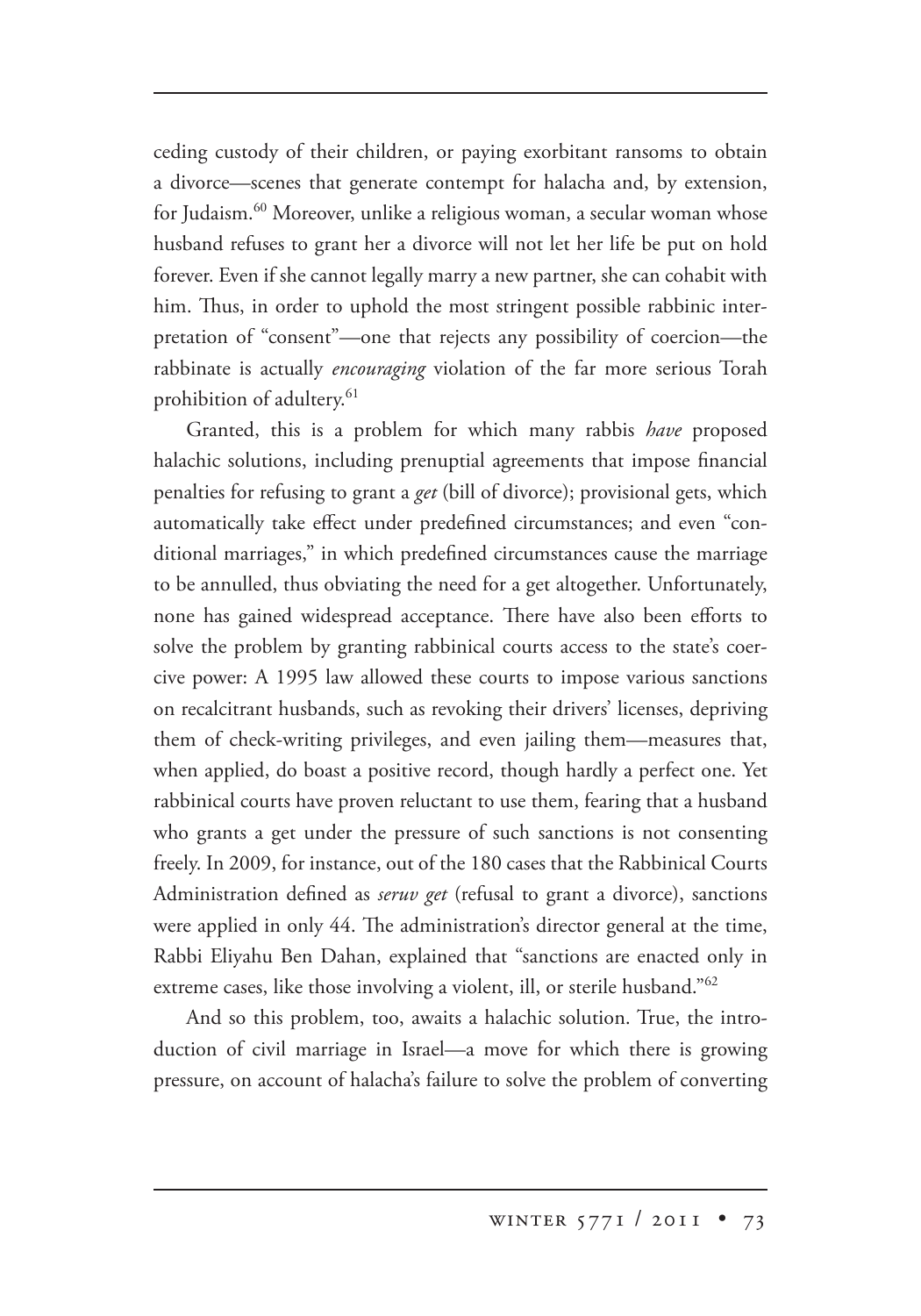non-Jewish immigrants—would render the problem moot. But this would not be a success. On the contrary, it would be yet another failure on the part of Jewish tradition to cope with the demands of revived Jewish sovereignty.

Fortunately, this bleak picture is not the whole story. While even a decade and it would be decade ago it would have been, several developments over the last few years show that certain religious circles *are* starting to internalize the need for halachic change, and to think about how to effect it.

One important development in this regard is the renaissance in studying the "Torah of the Land of Israel," the Jerusalem Talmud. On account of both its difficult, terse language and its focus on laws relating to the Land of Israel—which naturally made it less relevant to diaspora Jewry—it had been neglected for centuries.<sup>63</sup> Rabbi Abraham Isaac Kook, one of the twentieth century's most influential Jewish figures, famously wrote in 1921 that for the Jewish people to elevate itself spiritually from exile, the Jerusalem Talmud must be restored to its former glory.<sup>64</sup> But only in 1980 did a Hasidic rabbi—the Gerrer Rebbe, Simcha Bunim Alter—institute a regimen of daily study for the Jerusalem Talmud in the same way the Babylonian Talmud is studied: a page a day (*daf yomi*).<sup>65</sup> Studying the Jerusalem Talmud has also become popular in religious Zionist yeshivot. Websites with daf yomi classes on the Jerusalem Talmud are further evidence of this trend.<sup>66</sup> This renewed interest in a Talmud created by and for inhabitants of the Land of Israel, rather than by and for those in exile, reflects a search for a halacha better adapted to modern Israel's needs.<sup>67</sup>

A few pioneering rabbis and scholars also began talking openly of the need to adapt halacha to the requirements of revived Jewish sovereignty, even offering detailed arguments for why halacha itself makes such change both necessary and possible. One was Rabbi Eliezer Berkovits, a scion of the pre-war European yeshiva world who studied under Rabbi Yehiel Jacob Weinberg in Berlin's Hildesheimer Rabbinical Seminary.<sup>68</sup> In 1983, he published his seminal work *Not in Heaven*, a detailed exposition of how halacha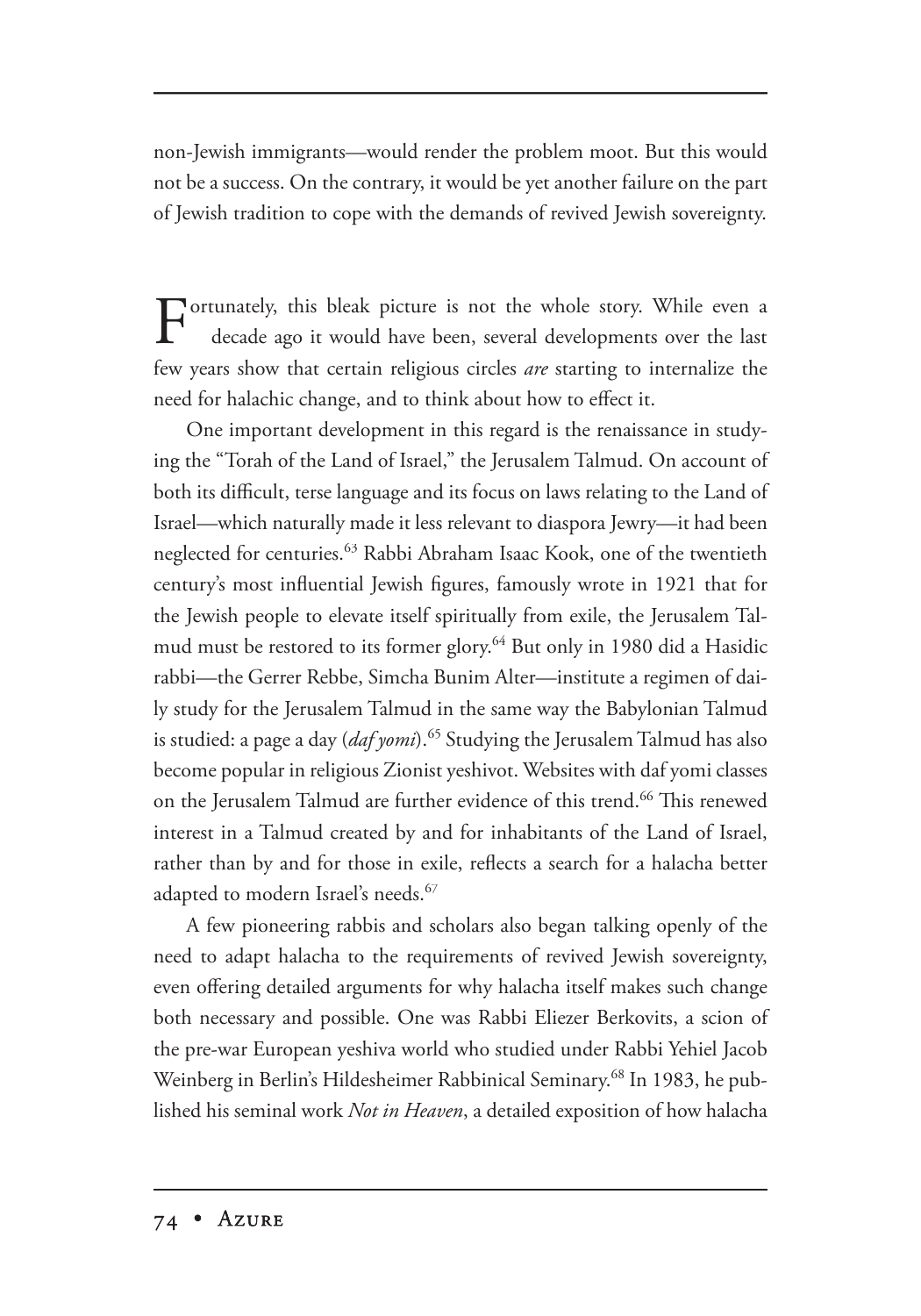has changed over time in response to society's needs, and of the halachic mechanisms that make such change possible. It is also a *cri de coeur* for similar change to occur in modern-day Israel:

Halacha, which in exile had to be on the defensive, building fences around communal islands, now ought to resume its classic function and originate new forms of relevant Torah realization in the State of Israel. It should concern itself with questions of social justice, economic honesty, and fairness, with problems of labor relations and the work ethos, with the social gap, with ethics and morality in public life, even with such matters as traffic laws.... The Oral Torah has to be freed from its exile-imposed shackles.<sup>69</sup>

Sadly, Berkovits' book had little impact at the time, and much of his opus remained out of print for years. Recently, however, interest in his halachic thought has revived, and the religious Zionist community's flagship publishing house, Mossad Harav Kook, has reissued both of his Hebrewlanguage halachic works: *Halacha: Its Authority and Function*, a more detailed version of the arguments made in *Not in Heaven*, and *Conditionality in Marriage*, his proposed solution to the problem of agunot.

At the liberal end of the Orthodox spectrum, the Shalom Hartman Institute in Jerusalem has produced several works by Orthodox scholars on the topic of halachic change. Its 2007 anthology *Judaism and the Challenges of Modern Life*, for instance, includes an article by Zvi Zohar of Bar-Ilan University describing mechanisms of halachic change and using the halachot of marriage as a case study in how this process has played out over the centuries.<sup>70</sup> Zohar and Avi Sagi, another Hartman fellow and Bar-Ilan lecturer, also co-authored *Transforming Identity: The Ritual Transformation from Gentile to Jew*—*Structure and Meaning* , which proposes halachic methods of making the conversion process more flexible.<sup>71</sup> The institute's avowed commitment to pluralism—it produces works by Orthodox and non-Orthodox scholars alike—and its reputation for being on Orthodoxy's liberal fringe are formidable barriers to its acceptance in the mainstream religious Zionist community; moreover, centrist Orthodox scholars have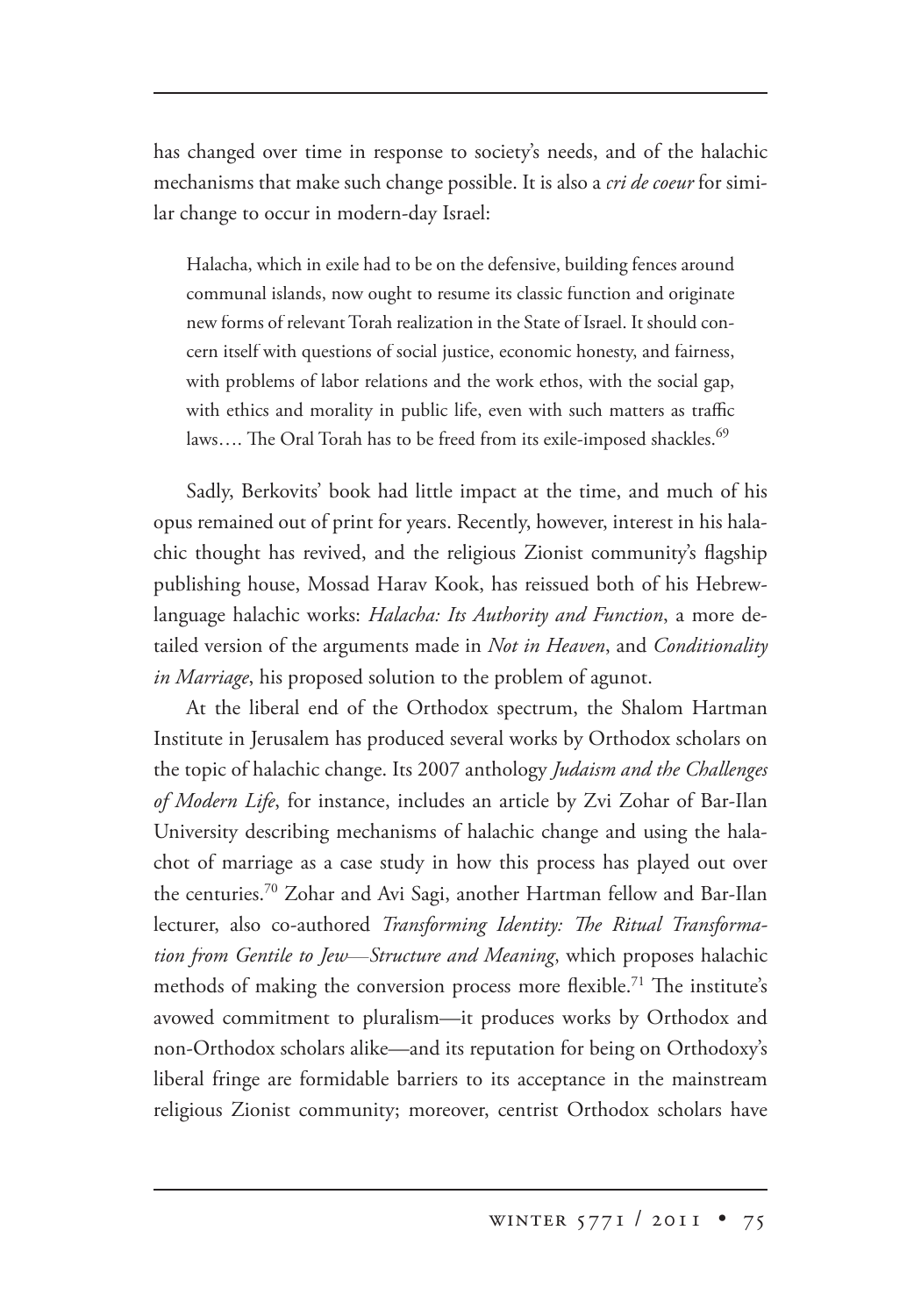voiced substantive disagreements with Hartman scholars' work.<sup>72</sup> Yet the very fact that centrist scholars are reading and responding to their efforts demonstrates their awareness of the need for a conversation on these issues—itself a significant change.

Another welcome phenomenon is grassroots organizations such as Bema'aglei Tzedek, founded in 2004 on the premise that Judaism *must* have something to say about the issues confronting a modern state. Its flagship initiative, the Tav Chevrati, has little to do with halacha per se; the requirements for obtaining this "social kashrut certificate" stem entirely from secular law: Businesses must uphold their employees' legal rights and be accessible to the handicapped.<sup>73</sup> But in its aspiration for an entire society "informed and inspired by Jewish values,"<sup>74</sup> rather than one in which Judaism is confined strictly to "religious" issues, the initiative has articulated an important demand.

But far more significant, the religious establishment itself has begun internalizing the need to look beyond narrow "religious" concerns. A salient example is the shift in rabbinical attitudes toward the Temple Mount. The traditional religious view forbade Jews from ascending the Mount, both because no Jew is today in the proper state of ritual purity, and because the exact location of the Holy of Holies, where only the high priest may enter, is unknown. Therefore, when Israel captured the Mount in the 1967 Six Day War, the religious parties urged the government to bar Jews' access; the secular government, eager to avoid confrontation with the Muslim world, gladly acquiesced. The Muslim *waqf* (religious trust) thus retains de facto control over the Mount, where two Muslim holy sites, the Dome of the Rock and the Al-Aqsa Mosque, were built six centuries after the Temple's destruction.75 Today, Jews are allowed on the Mount only in very small groups, and only if they refrain from praying, reading the Bible, reciting Psalms, or other such activity deemed "provocative" by the waqf—except, that is, when barred entirely due to "security constraints."<sup>76</sup> For years, only a few fringe activists ever protested this situation.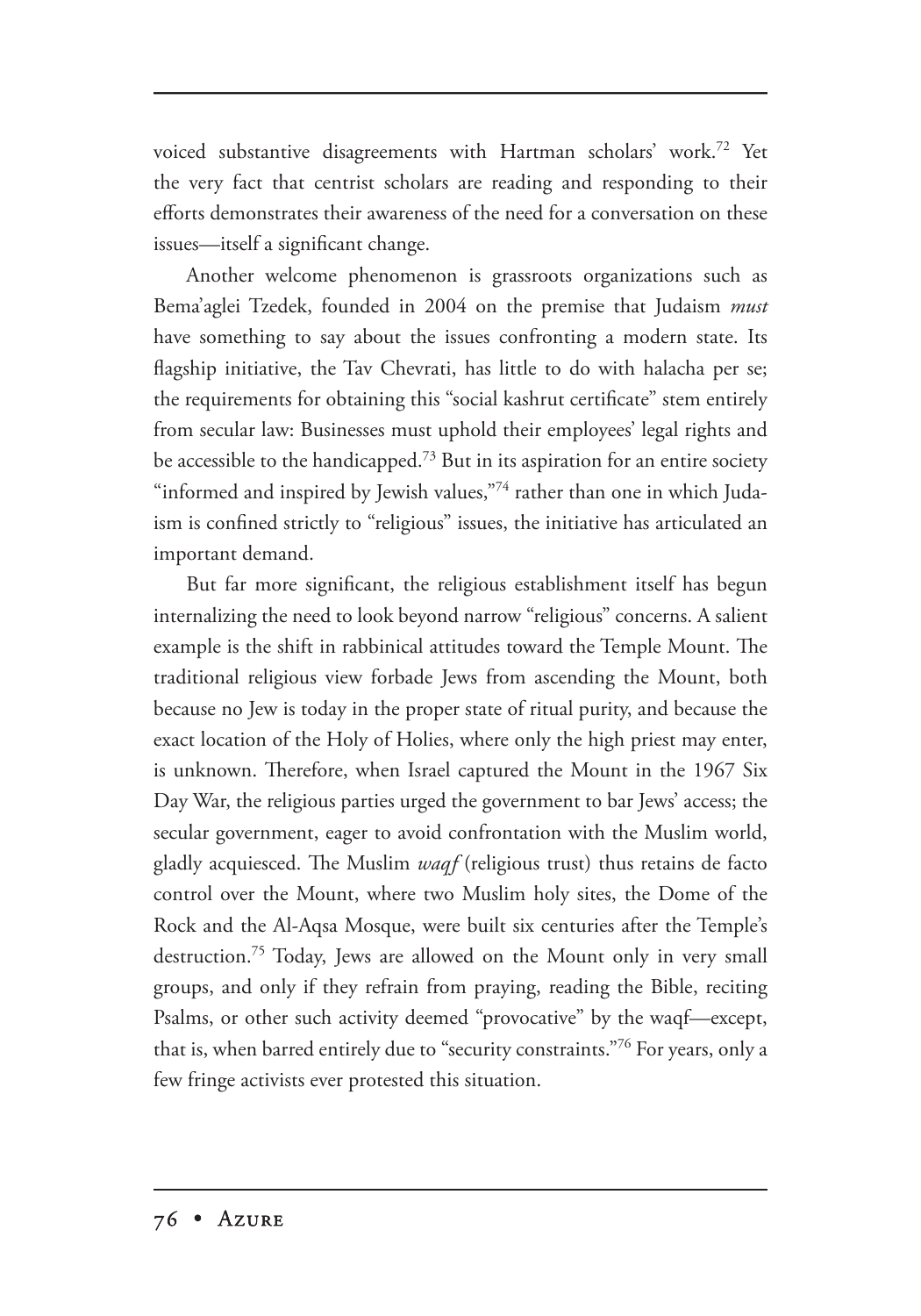Recently, however, a sea change has occurred. In October 2009, rabbis from across the religious Zionist spectrum, including several from the *hardal*, or Zionist ultra-Orthodox, faction, held a conference at which they publicly urged Jews to ascend the Mount frequently and in large numbers.<sup>77</sup> To be sure, there remain a few important religious Zionist dissenters,<sup>78</sup> and almost all Haredi rabbis still object. But for the first time, ascending the Mount is being encouraged rather than discouraged by a wide swath of mainstream religious leaders. The reason is clear: They have finally realized that in a Jewish state, halachic decisions have real-world consequences.

As long as the Land of Israel was ruled by the Romans, Ottomans, or British, all of whom forbade Jews to ascend the Mount, the halachic prohibition against doing so had no practical impact. But when a Jewish state controls the Mount, and thus could enable Jewish worship there if it so chose, the fact that Jews rarely visit, and certainly never pray there—even as thousands of Muslims pray there every week—naturally leads the world, and many Israelis as well, to conclude that the Mount is far more important to Muslims than it is to Jews. In fact, the very opposite is the case: The Mount is Judaism's holiest site, to which Jews have prayed three times a day for millennia, while for Muslims, it is the third-most-important site, after Mecca and Medina. But since truth often matters less than perception, we should hardly be surprised that every peace proposal of the last decade from President Bill Clinton's in 2000 to Prime Minister Ehud Olmert's in 2008—has placed the Mount in Muslim rather than Jewish hands. As Rabbi Yaakov Medan of the Har Etzion Yeshiva told the 2009 conference, what finally convinced him of the need for action was being harangued by a senior security official about his community's failure to understand that this was an "existential struggle," and Israel was losing it.<sup>79</sup>

That same realization—that in a Jewish state, halacha has real-world consequences—prompted an even more remarkable development in September 2009: a proposal by someone at the heart of the religious establishment for significantly easing the conversion of people of Jewish descent,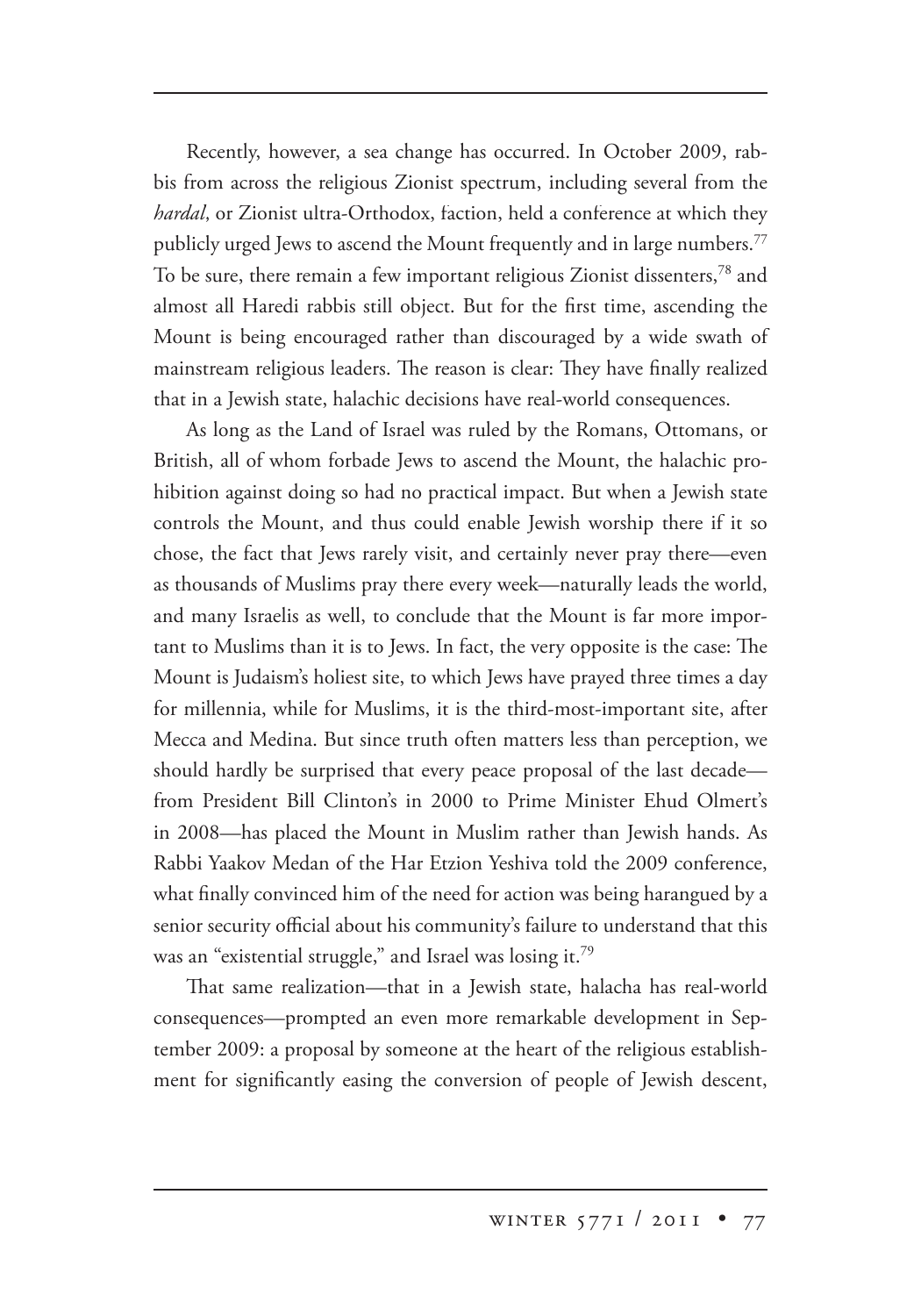namely the vast majority of the 300,000 non-Jews who have immigrated to Israel under the Law of Return. In a massive, two-volume work, sent to 1,000 rabbis from every Orthodox sect in Israel for feedback, Rabbi Chaim Amsellem, then a Knesset member from the ultra-Orthodox Sephardi party Shas, argued that the main acts of conversion are circumcision and immersion in a mikveh; as such, accepting the commandments is not actually necessary so long as the convert expresses belief in God and forsakes his former religion.<sup>80</sup> Nor is this a novel interpretation. Maimonides, Amsellem pointed out, insisted in his *Mishneh Torah*:

[Even] a convert who wasn't investigated, or who wasn't informed of the mitzvot and their punishments, and who was circumcised and immersed [in a mikveh] before three ignoramuses, is still a convert. And even if it is known that he converted to obtain some benefit, because he was circumcised and immersed, he has left the community of non-Jews…. Even if he returns to worshipping idols, he is like an apostate Jew, whose marriage is a valid marriage, and it is a mitzva to return him from his lapsed state, for because he was immersed, he became a Jew.<sup>81</sup>

Amsellem also countered the traditional rabbinic opposition to conversion for the purpose of marriage, arguing that non-Jews in Israel are usually either living with their partners already or have married them in a civil ceremony, so that when they express interest in conversion, it is not because they *need* to convert in order to be with their partners. Rather, it is because they truly want to belong to the Jewish people.<sup>82</sup> And while accepting the commandments was the obvious way to demonstrate a desire to join the Jewish people back when most Jews were observant, today "it is proper to see service in the IDF and the connection to the nation of Israel as proof of their true wish to convert."83 Finally, while conversion should require *some*  lifestyle changes, Amsellem stressed that this need not mean the adoption of a full Orthodox lifestyle; it would be enough for converts "to become 'traditional' by reciting the blessing over wine on the Sabbath, fasting on Yom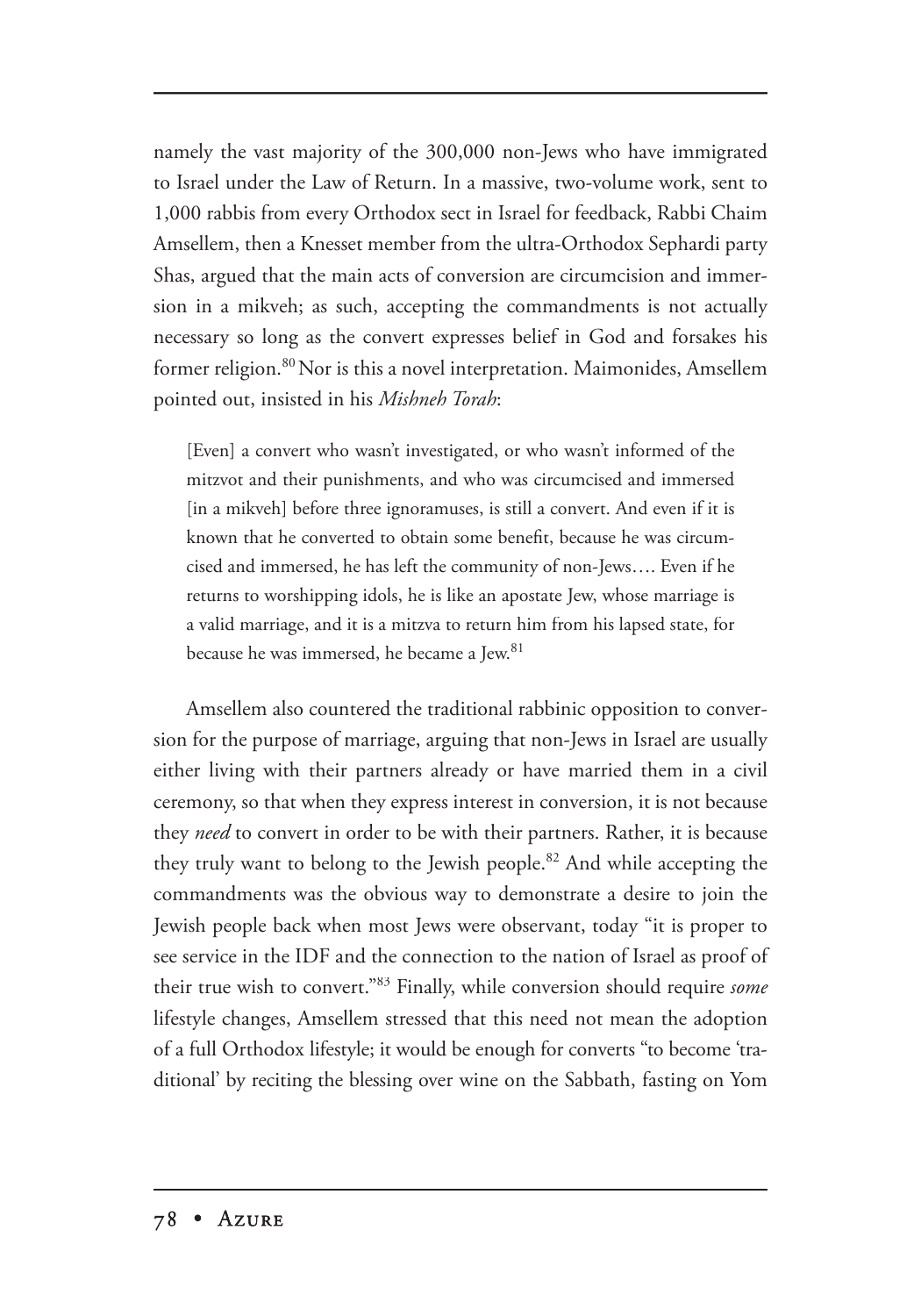Kippur, avoiding non-kosher food, eating kosher-for-Pesach foodstuffs on Pesach, and respecting the holidays that symbolize Judaism."<sup>84</sup>

Alongside these halachic arguments, however, Amsellem stressed the problematic real-world consequences of stringency in conversion. First, he argued, making conversion difficult for immigrants who serve in the army and risk their lives defending the Jewish people distances other Jews from Judaism. He supported this view with a statement by Rabbi Ovadia Yosef: "What will the 'free' [secular Jews] who do not observe Torah and mitzvot say when they see that we push away from us those who risk their lives for Israel?"85 But perhaps more important, the children of these non-Jewish immigrants attend Jewish schools, serve in the army, and generally integrate into Israel's Jewish community—and, as such, will probably marry Jews. Without urgent action, intermarriage will soon become a pervasive problem.86

Perhaps not surprisingly, the Haredi world was incensed by Amsellem's work. *Yated Ne'eman*, the newspaper of the stringent Lithuanian faction of Ashkenazi Haredim, lambasted it as contradicting the opinions of all the great rabbinical authorities, and termed Amsellem himself a "low-grade political hack."87 Partly as a result of this onslaught, Amsellem's own party distanced itself from his proposal in June 2010,<sup>88</sup> and in November, it kicked him out altogether. Now, Amsellem sits in the Knesset as an independent MK. Yet the very fact that such a proposal was circulated by someone at the heart of the religious establishment represents an important step forward. And several developments of the past few years could potentially advance the conversation he has begun.

One is the secular public's renewed interest in Jewish sources. In 2008, for instance, the Education Ministry reported that the number of secular schools offering additional hours of elective Jewish studies had doubled over the previous two years, while the number of students enrolled in these classes jumped by 92 percent, from 18,000 to 34,500.<sup>89</sup> The TALI school system—secular schools with an enhanced Jewish studies curriculum—is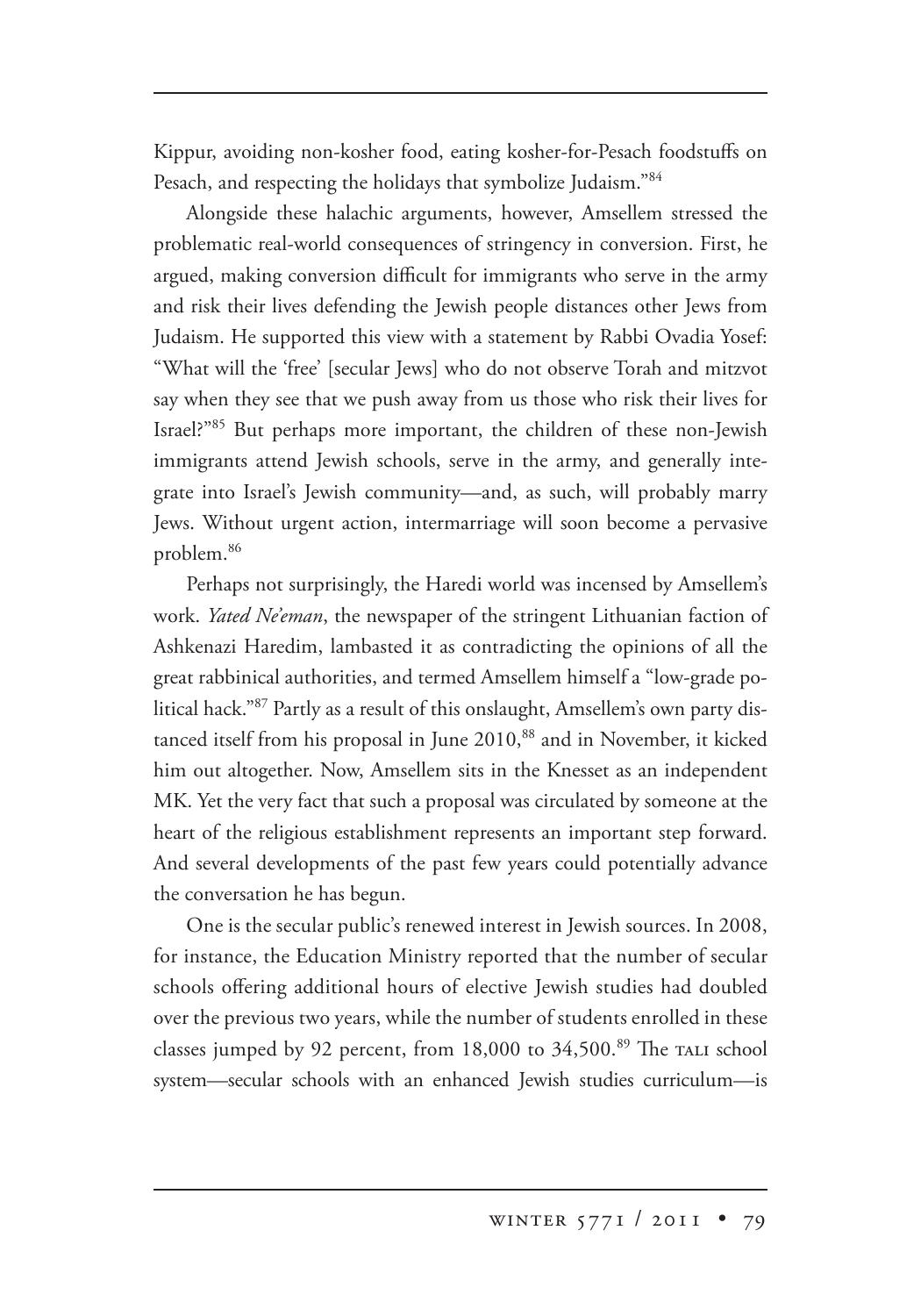also booming: From 2004 to 2007 alone, it grew by 30 percent, to 165 schools with 35,000 children.<sup>90</sup> Several secular *mechinot*, in which students spend a year between high school and army service studying Jewish sources, have also opened in recent years, as has the first "secular yeshiva," along with numerous programs that offer adult Jewish education. True, all these programs study traditional religious texts from a secular perspective. But the texts themselves are the same—and, perhaps surprisingly, so are some of the goals. "We want to build a generation of male and female scholars who know the texts, to make them desire Torah study for its own sake," declared Eran Baruch, head of the Bina Center for Jewish Studies, which runs the secular yeshiva.<sup>91</sup> Ruth Calderon, director of Tel Aviv's Alma College—an institution founded "to acquaint Israelis with the wealth of Jewish heritage" and to make "Hebrew culture" a "meaningful, living element" of Israeli Jews' identity<sup>92</sup>—similarly explained, "The appropriation of the Jewish canon by so-called seculars may be regarded as a new version of 'to build and be built in' (*livnot u'lehibanot*), the motto of the early pioneers. For Israelis whose life in their own land is something they take for granted, 'in it' no longer means 'in the land,' as it did for their parents and grandparents, but rather 'in their own culture'—that includes the Torah."<sup>93</sup> To be sure, Orthodox Jews will not accept even a knowledgeable secular Jew's interpretation of halacha. But if secular Jews begin delving into Jewish sources with the aim of applying them to realworld issues, religious Jews will be forced to follow suit.

Another development is the Ashkenazi Haredi community's gradual opening up to the modern world. It is no accident that it was a Sephardi rabbi who sought to revamp conversion and Ashkenazi rabbis who objected: Sephardi Haredim are far more connected to the life of the state. Though Shas's ideology is primarily Haredi, its voters are largely traditional Jews who work and serve in the army. Many Shas MKs also do army service. The Ashkenazi Haredi party United Torah Judaism, by contrast, represents a constituency in which most men neither work nor serve in the army. Thus, while Shas's rabbinic leaders are aware of what is happening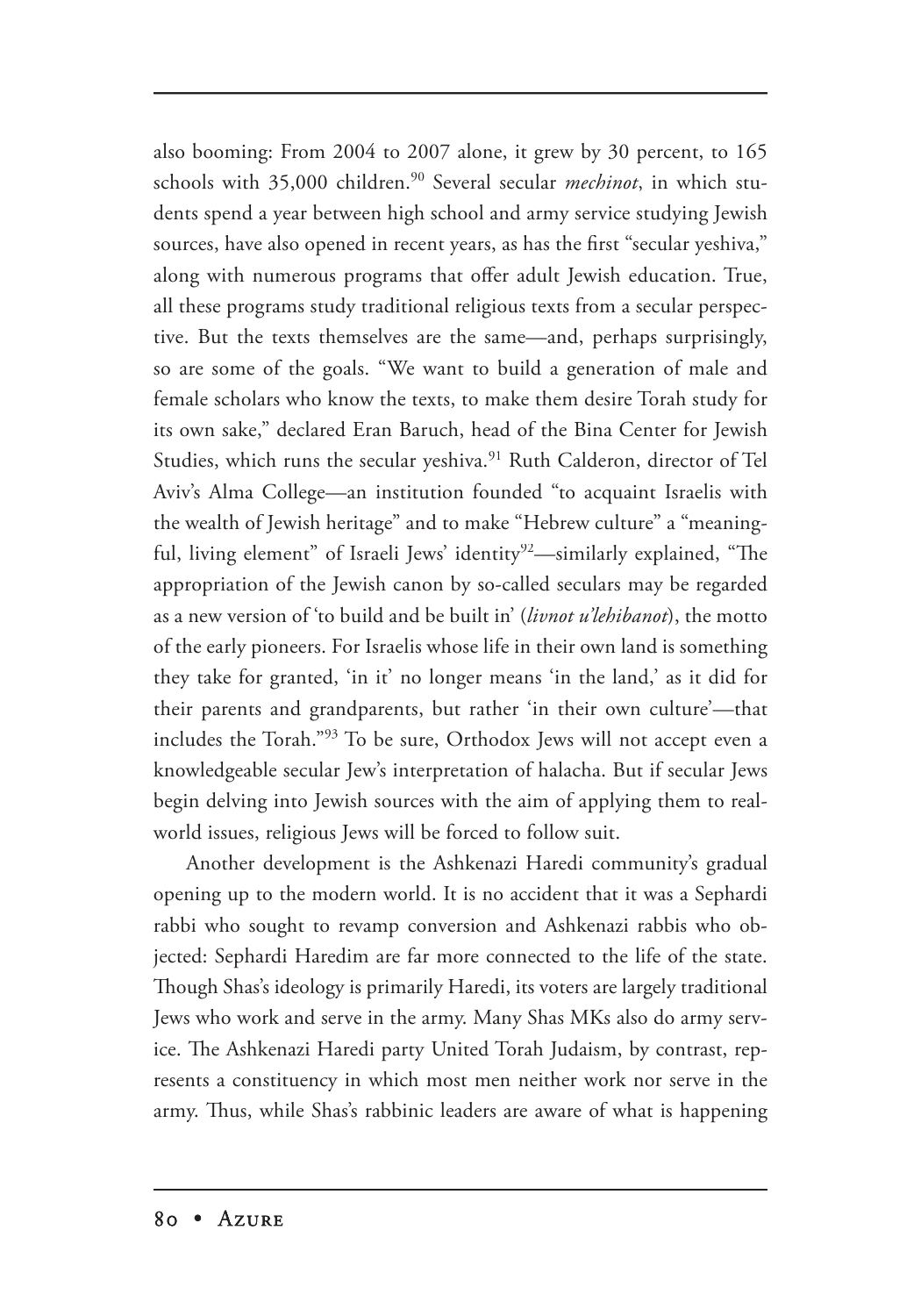out in the "real world," UTJ's rabbinic leaders are largely isolated from such feedback. This is likely why Rabbi Yosef, Shas's spiritual leader, is so much more concerned about the potential contempt for Judaism caused by halachic stringency on conversion than his Ashkenazi counterparts seem to be: His voters, unlike theirs, mix regularly with secular Jews in the army and at work. As a result, they can more accurately gauge the mood of the general population on a given issue.

Over the course of the last decade, however, the monolithic isolation of Ashkenazi Haredim has begun to crack. The first Haredi army unit, Nahal Haredi, celebrated its tenth anniversary in 2009; some 2,500 soldiers have thus far served in it.<sup>94</sup> The air force opened a program to train Haredi technicians in 2007, and it was so successful—60 percent of its approximately 250 graduates subsequently applied for officer training<sup>95</sup>—that military intelligence opened its own Haredi program in 2009, with an initial 70 recruits.<sup>96</sup> To be sure, compared to the 5,000 yeshiva students who request draft deferrals every year, the numbers are still tiny, but the trend is clearly moving in the right direction. The same goes for Haredim in the working world: The first Haredi college opened in 2001 to prepare Haredim for jobs requiring academic degrees; there are now two Haredi colleges and two secular colleges with Haredi campuses. In 2009, some 2,000 Haredim, both men and women, began their bachelor's-degree studies in these programs, a fourfold increase over four years earlier.<sup>97</sup> Again, the numbers are small as a percentage of Israel's total Haredi population, but the trend is positive.<sup>98</sup> And as more Haredim enter the army and working world, they, too, will begin experiencing the real-world consequences of halachic decisions, and exerting grassroots pressure on their rabbis.

It took centuries after the Temple's destruction to transform Judaism from<br>the religion of a sovereign state into one adapted to the needs of exile. the religion of a sovereign state into one adapted to the needs of exile. Moreover, this change was fiercely resisted by certain groups, such as the priesthood, which was reluctant to acknowledge its necessity. Seen from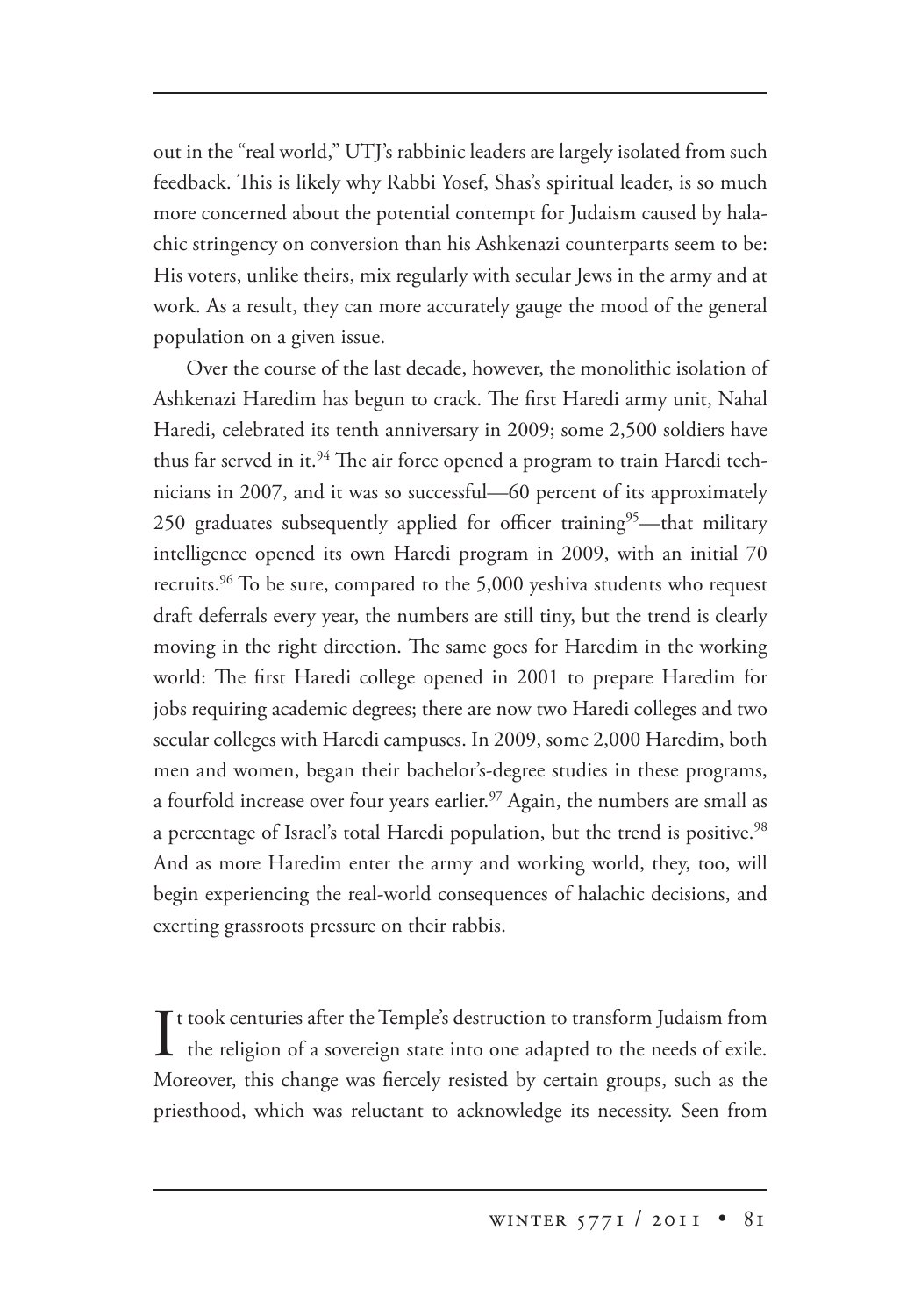this perspective, it is perhaps unsurprising that, sixty-two years after the establishment of the State of Israel, the process of transforming Judaism back into a religion focused on the needs of sovereignty has barely begun, and what little steps have been made have been met with fierce resistance from some elements of Israeli society.

Nevertheless, it is vital to accelerate this process, and not only because of the state's needs. It is also essential for the sake of halacha itself. Currently, there is a remarkable consensus among secular Israelis that Jewish law and tradition *should* be part of the Jewish state's answer to realworld questions. Indeed, several recent polls reveal the degree to which this consensus currently exists: In 2007, for instance, *Yediot Aharonot* reported that 79 percent of Israeli Jews do not want the Sabbath to be a regular work day, even though only 33 percent of this group observe the traditional day of rest.<sup>99</sup> Perhaps more telling, a 2008 poll commissioned by the Absorption Ministry found that a full 74 percent of secular Jews think non-Jewish immigrants from the former Soviet Union should undergo an Orthodox conversion through the official rabbinate, but without being required to adopt a full Orthodox lifestyle.100 In short, they're pleading for a halachic solution that will offer immigrants a viable conversion track *and* simultaneously be recognized by most segments of Israeli society. Yet if viable halachic solutions to the state's problems fail to materialize, this consensus will eventually evaporate. The secular majority will simply impose secular solutions, and halacha will find itself increasingly marginalized in the very place it ought to call home.

Halacha's successful adaptation to the needs of exile preserved the Jews for 2,000 years. But by stymieing its readaptation to the needs of revived Jewish sovereignty in the Land of Israel, its most zealous adherents are doing it a disservice. Not only are they preventing it from fulfilling its original mission—i.e., providing Jewish solutions to the problems of a sovereign Jewish state—but they are also undervaluing the purpose of its exilic adaptation: The preservation of the Jewish people as a people. For if halacha continues to have nothing constructive to say about the burning issues confronting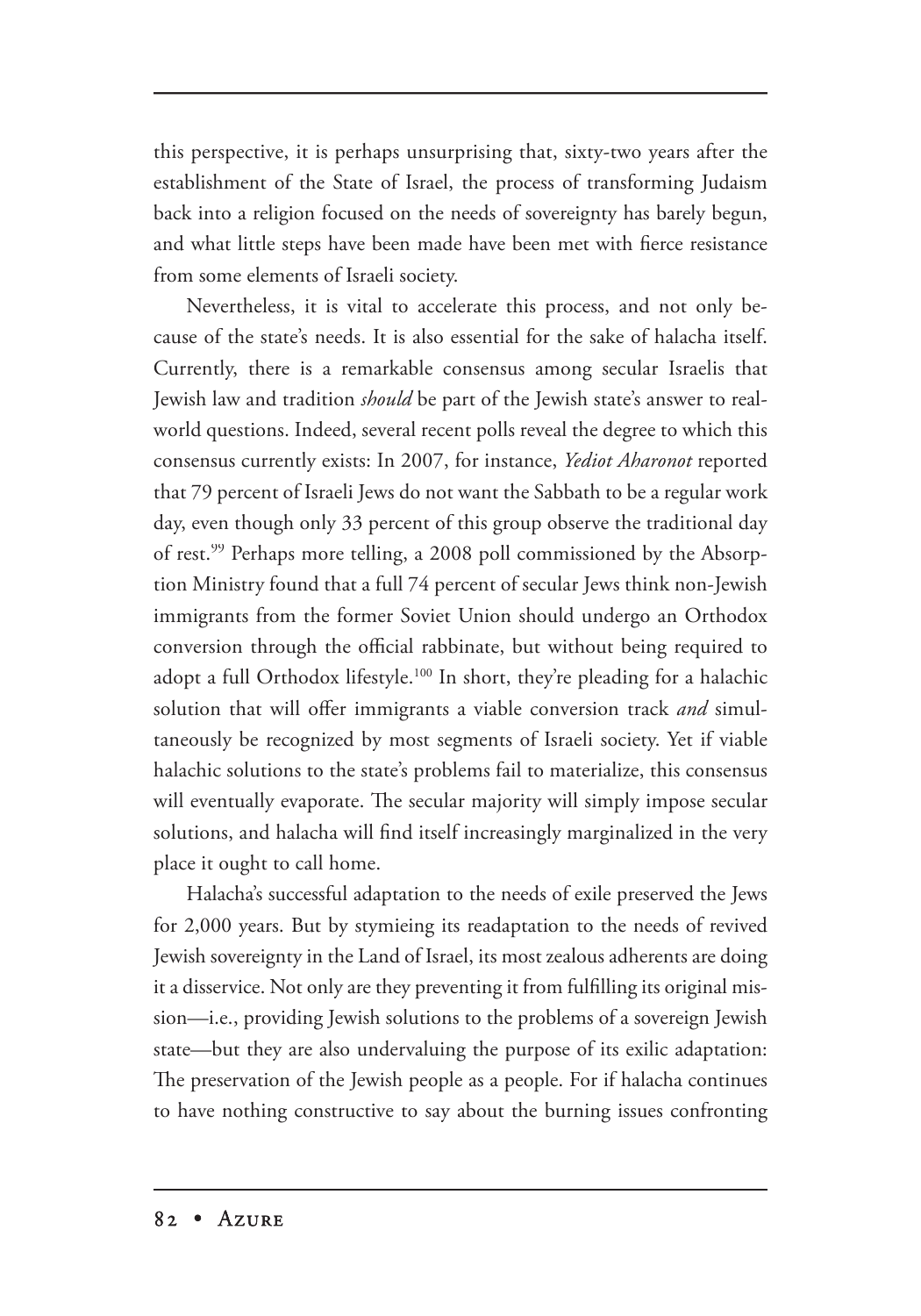the modern Jewish people in its state, many Israelis may eventually become convinced that only by *severing* the state from its Judaism can it survive. Should that happen, of course, Israel will cease to be "Jewish" in any meaningful sense. And the disappearance of the world's only Jewish state—even if the State of Israel were to physically survive—could prove as devastating for the Jewish people as the loss of its state was in  $70$  c.e.

For now, the window of change remains wide open: Most Israelis want a halacha that can address burning national issues. But this window will not stay open forever. For the sake of both the Jewish state and the Jewish people, we should lend our support to this change before it is too late.

## *Notes*

2. Lamentations Rabba 1:31. Scholars offer two reasons for concluding that the version in Lamentations Rabba predates the version in the Talmud. First, the request for Yavneh was clearly an anachronism, since Yavneh was not a center of Torah scholarship at the time the Temple was destroyed; it became one only after the destruction, when the sages fled Jerusalem and resettled there. Second, while scholars generally agree that neither version of the story reflects an actual historical event, even stories must be internally coherent. To anyone living at or near that time, the idea of ben Zakkai's asking for Yavneh rather than for Jerusalem would have been inconceivable. Only much later could such a request have seemed plausible. See Gedaliah Alon, *Jews, Judaism, and the Classical World: Studies in Jewish History in the Times of the Second Temple and Talmud*, trans. Israel Abrahams (Jerusalem: Magnes, 1977), pp. 269-313, and Jacob Neusner, *A Life of Yohanan ben Zakkai, ca. 1-80 C.E.* (Leiden: Brill, 1970), p. 245. A more contemporary analysis of

*Evelyn Gordon is a journalist and commentator on public affairs. Hadassah Levy is website manager for* Jewish Ideas Daily*.*

<sup>1.</sup> Gittin 56a-b.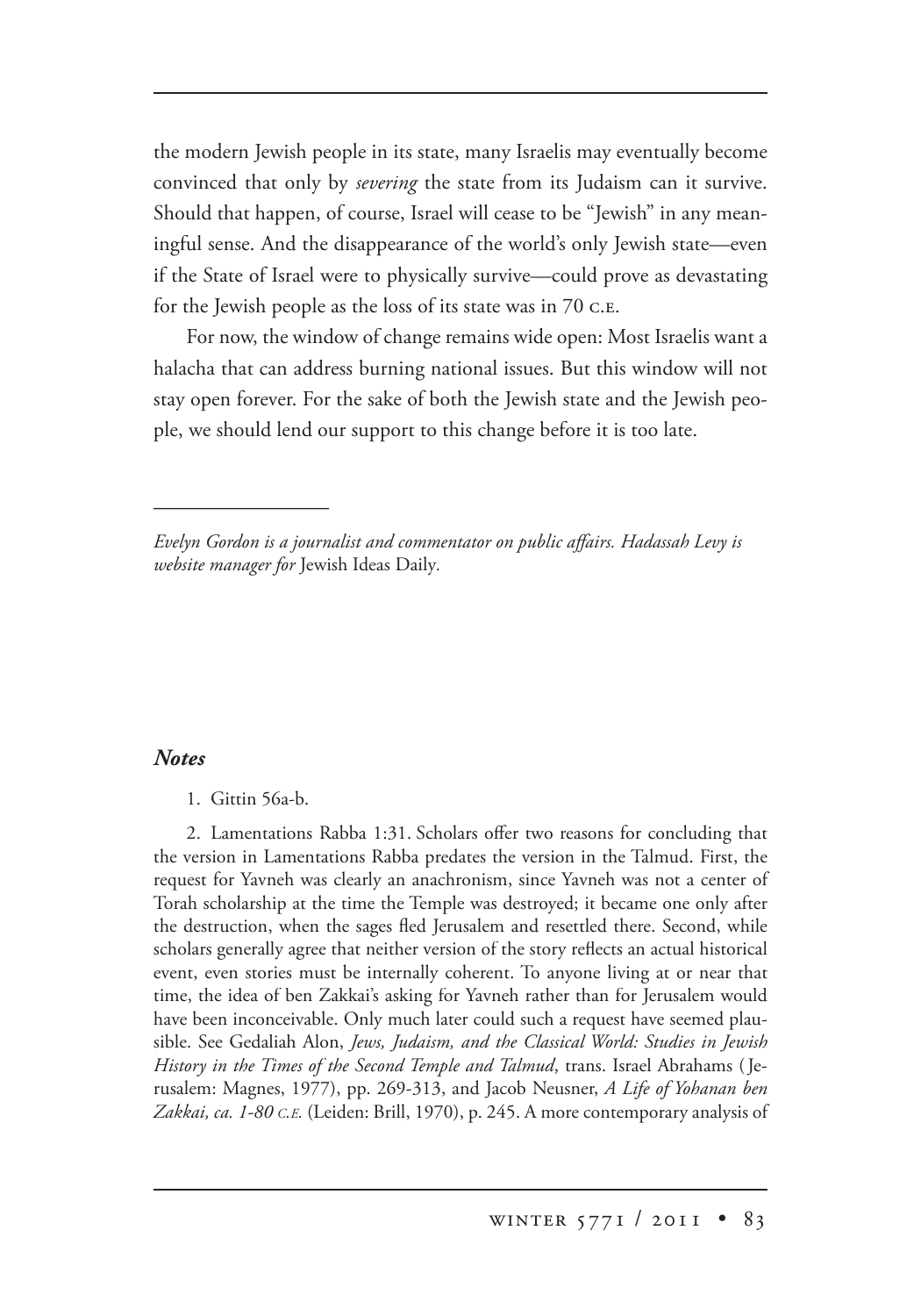this issue can be found in Amram Tropper, "Yohanan ben Zakkai, Amicus Caesaris: A Jewish Hero in Rabbinic Eyes," *Jewish Studies Internet Journal* 4 (2005), pp. 133- 149, www.biu.ac.il/JS/JSIJ/4-2005/Tropper.pdf.

3. Mishna Rosh Hashana 4:1.

4. Rosh Hashana 29b.

5. On the lulav and etrog, see Lawrence H. Schiffman, *From Text to Tradition: A History of Second Temple and Rabbinic Judaism* (Hoboken, N.J.: Ktav, 1991), p. 163. On the holiday's changed meaning, see Yoav Sorek, "Torah of Israel, Torah of Exile," Azure 2 (Summer 1997), p. 87.

6. See Ronald H. Isaacs, *Every Person's Guide to Shavuot* (Lanham, Md.: (Lanham, Aronson, 1999).

7. Berachot 26b.

8. Tanhuma, Korah 12. Tanhuma also makes this connection in reference to the bringing of the first fruits: Since Moses was aware that the bringing of the first fruits and other sacrifices would one day cease, he ordained thrice-daily prayer. Tanhuma, Ki Tavo 1.

9. Tanhuma, Ki Tavo 1.

10. The earliest evidence for the synagogue as an institution in Palestine is from the first century c.e.; the synagogues of Masada, Herodian, and Gamla all date to this period.

11. Schiffman, *From Text to Tradition*, pp. 164-166. For synagogue inscriptions, see Lawrence H. Schiffman, *Texts and Traditions: A Source Reader for the Study of Second Temple and Rabbinic Judaism* (Hoboken, N.J.: Ktav, 1998), pp. 472-474.

12. Menahot 110a.

13. Sorek, "Torah of Israel," pp. 89-90.

14. Tractate Eduyot is a prime example: It deals extensively with Templerelated rituals such as the laws of purity, laws dependent on the Land of Israel, and laws relating to the festivals. As such, many of these laws could obviously no longer be practiced by Jews in exile.

15. The details of this process, originally prescribed by the Torah in Exodus 12:1-2, are extensively documented in Mishna Rosh Hashana.

16. Scholars disagree about the reasons for this change. Some posit that it was a result of persecution, which made it hard for messages about the sighting of the new moon to be transmitted from Palestine to Babylonia. Others argue that only at this time did scientific progress make a fixed calendar possible, while still others posit that the Jews of Babylonia were influenced by the Christian world, which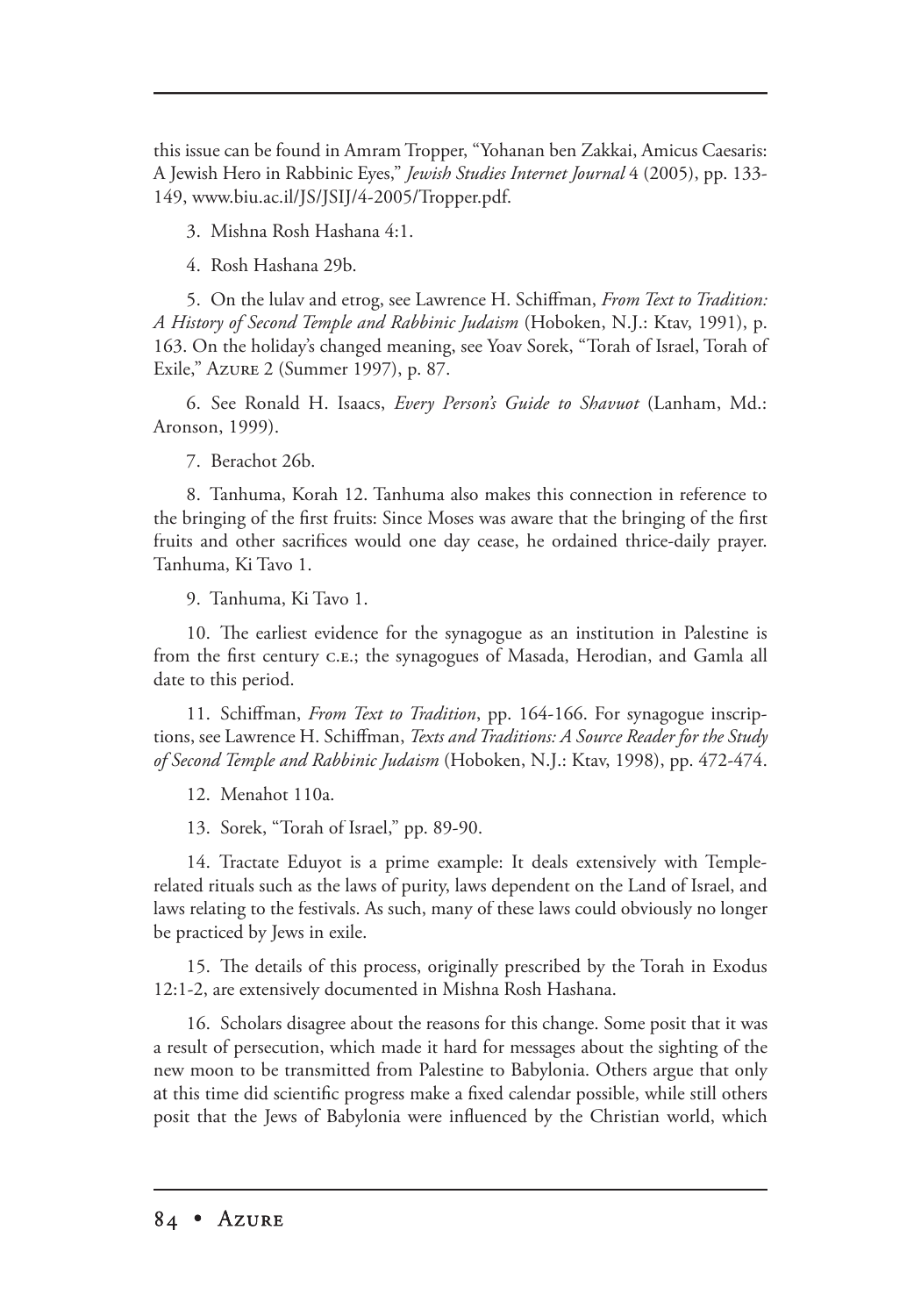already had a fixed calendar. See Sacha Stern, *Calendar and Community*: *A History of the Jewish Calendar, 2nd Century B.C.E. – 10th Century C.E.* (Oxford: Oxford, 2001), pp. 212-227. Regardless of the reason, the effect of this change is clear. See Ellis Rivkin, "Some Historical Aspects of Authority in Judaism," *Yearbook* (The Central Conference of American Rabbis) 61 (1951), pp. 365-383.

17. In addition to the claim that the Jerusalem Talmud suffered from the persecution of its scholars and redactors, R. Isaac Alfasi (1013-1103), one of the leading early codifiers of Jewish law, claimed that the Babylonian Talmud had taken into account the rulings of the Jerusalem Talmud before making its final decision, thus rendering the conclusions of the Jerusalem Talmud irrelevant. On this subject, see Robert Brody, "The Talmud in the Geonic Period," in Sharon Liberman Mintz and Gabriel M. Goldstein, eds., *Printing the Talmud: From Bomberg to Schottenstein*  (New York: Yeshiva University Museum, 2005), p. 34; Schiffman, *From Text to Tra*dition, pp. 220-239; Schiffman, "The Making of the Mishnah and the Talmud," in *Printing the Talmud*, pp. 3-18; Jeffrey L. Rubenstein, *The Culture of the Babylonian Talmud* (Baltimore: Johns Hopkins, 2003), p. 159; Gideon Libson, "Halakhah and Law in the Period of the Geonim," in Neil S. Hecht et al., eds., *An Introduction to the History and Sources of Jewish Law* (Oxford: Clarendon, 1996), pp. 197-250.

18. See tractate Eduyot, especially chapter 8.

19. Mishna Eduyot 8:7. Avraham Aderet, "Tractate Eduyot as Evidence of Methods of Rehabilitation and Revitalization After the Destruction of the Second Temple," in Aharon Oppenheimer, Yeshayahu Gafni, and Menahem Stern, eds., *Jews and Judaism in the Time of the Second Temple, the Mishna, and the Talmud*  (Jerusalem: Yad Yitzhak Ben-Zvi, 1993), pp. 251-265 [Hebrew].

20. Rabban Gamliel did, however, allow more modest mourning rituals, such as leaving one wall in the house unpainted, or omitting one item of jewelry from a woman's costume. Tosefta Sota 15:10-15.

21. Deuteronomy 15:9.

22. Mishna Shvi'it 10:3-4.

23. Deuteronomy 20:15-18.

24. *Talmudic Enyclopedia*, vol. 17, s.v. "Herem D'Rabbeinu Gershom," p. 378 [Hebrew].

25. One argument for this theory is that no comparable development occurred among Jews in Islamic countries, where polygamy was common. Only in 1950 was polygamy outlawed for all Jews (except under very special circumstances) by a rabbinical conference convened by Israel's Chief Rabbinate. See Menachem Elon, "Bigamy and Polygamy," in *Encyclopedia Judaica*, rev. ed., 2008.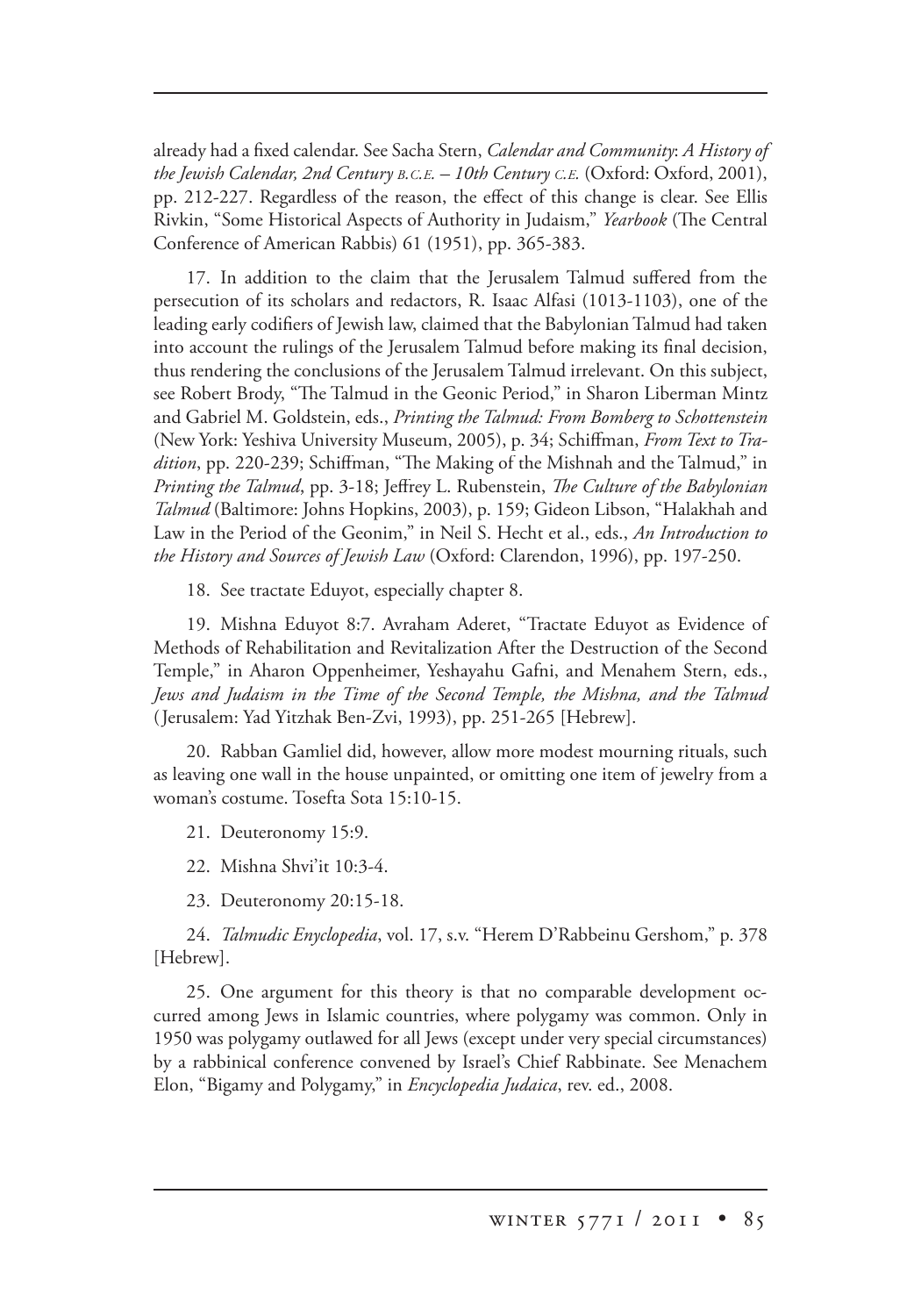26. This improvement in status is reflected in the higher payments to which women were entitled in the event of divorce, as detailed in their *ketubot* (marriage contracts), as well as in the increased roles women played in the economy and the family. See Avraham Grossman, *The Early Sages of Ashkenaz: Their Lives, Leadership, and Works, 900-1096* (Jerusalem: Magnes, 2001), pp. 147-149 [Hebrew].

27. Sota 21b. For an in-depth analysis of the issue of women and Torah study, see Moshe Weinberger, "Teaching Torah to Women," *Journal of Halacha and Contemporary Society* 9 (Spring 1985), pp. 19-52.

28. Hafetz Haim, *Likutei Halachot* (Jerusalem: Yefe Nof, 5765), vol. 3, Sota 21a-b, p. 105 [Hebrew].

29. Eruvin 13b.

30. Rashi on Ketubot 57a.

31. Eliezer Berkovits, *Not in Heaven* ( Jerusalem: Shalem, 2010), pp. 80-81. See also Rosh Hashana 25b, which notes that the Bible, in one place, categorizes three minor judges—Jerubbaal, Bedan, and Jephthah—with the prophet Samuel, and in another compares Samuel to Moses and Aaron. It then concludes that the Torah equated these lesser figures with the Jewish people's greatest leaders "to show that Jerubbaal in his generation is like Moses in his generation, Bedan in his generation is like Aaron in his generation, Jephthah in his generation is like Samuel in his generation. This is to teach you that the most worthless, once he has been appointed a leader of the community, is to be accounted like the mightiest of the mighty."

32. Bava Batra 130b-131a.

33. Maimonides, *Mishneh Torah*, Laws of Rebels 2:1, based on Rosh Hashana 24b. The discussion in this paragraph of halachic mechanisms for change is based on Eliezer Berkovits's *Not in Heaven*.

34. Berkovits cites a fascinating example of just how vital individual circumstances are to deciding which halachic principle is appropriate: Under biblical law, if a woman's husband dies without ever fathering a child, she must either contract a levirate marriage—i.e., marry her husband's brother—or reject such a marriage via the *halitza* ceremony. Normally, if she did have a child by her late husband, no such obligation applies, even if the child died shortly after birth; if, however, the child who died was born prematurely, then the same is true only if the baby was in principle viable. The Talmud offers two conflicting opinions on what constitutes viability: R. Shimon ben Gamliel says that only if the baby lived for thirty days can we be sure he was viable; the other rabbis deem this condition unnecessary. The Talmud then asserts that the halacha depends on whom the widow remarries: If she remarries a Kohen (a member of the priestly caste), the halacha goes according to the rabbis; if she marries an ordinary Israelite, the halacha goes according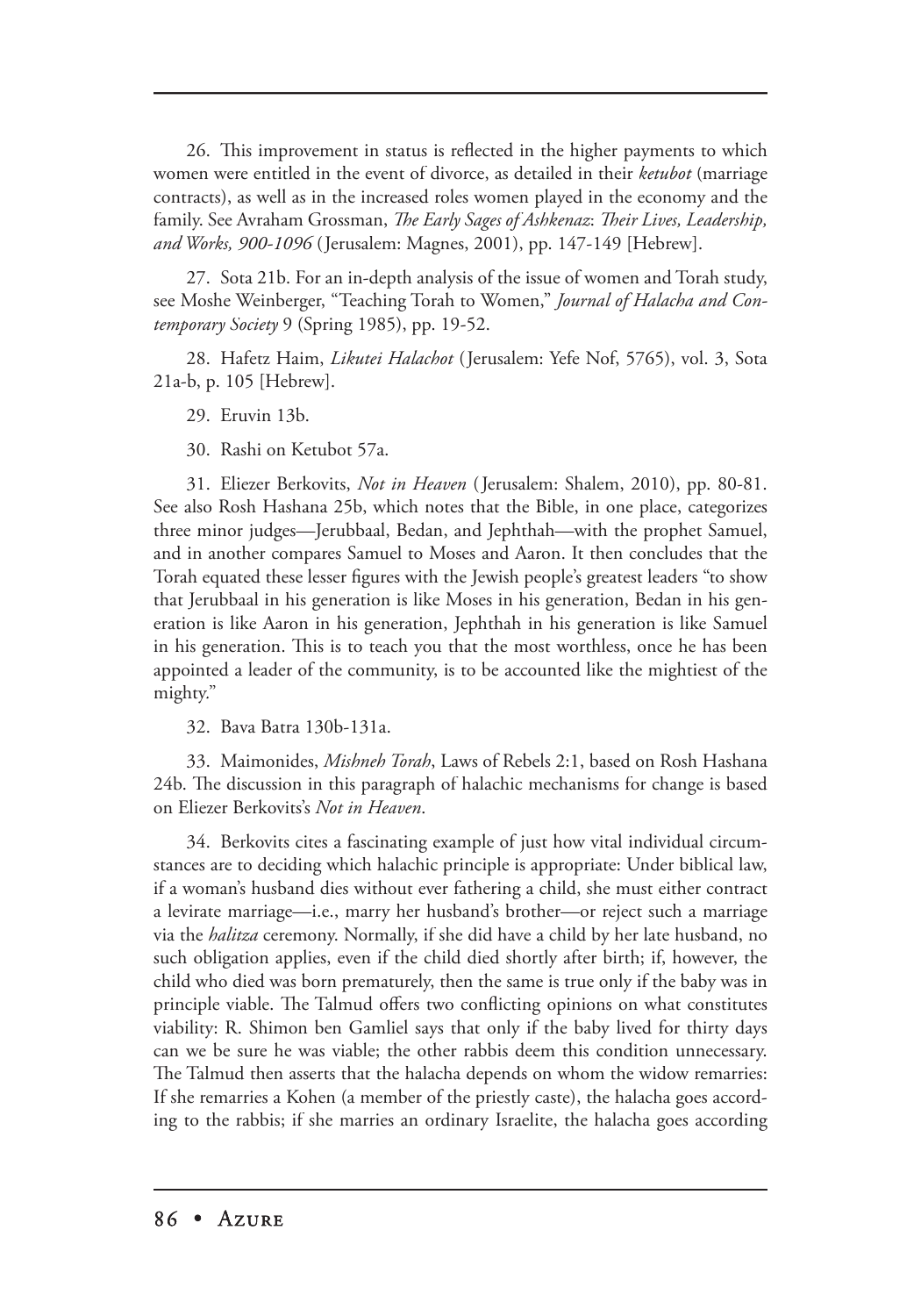to ben Gamliel. How can the rule be different based solely on whom the woman remarries? The Talmud explains that since a Kohen is not permitted to marry someone who has undergone halitza*,* ben Gamliel's rule is "not possible"—i.e., it might bar the widow from remarrying the man of her choice. But since an Israelite *may* marry someone who has undergone halitza, ben Gamliel's ruling will not have any tragic consequences. Therefore, it is possible. See Berkovits, *Not in Heaven*, pp. 16-17, based on Yevamot 36b-37a.

35. While this arrangement may seem obvious, the historical record shows that it was not. The book of Maccabees relates how, at the height of the Jewish revolt against the Greeks, a fierce dispute raged between those who argued for an arrangement of this sort and those who argued that warfare was never permissible on the Sabbath, even in self-defense. The argument was ultimately settled by the Greeks, who swiftly eliminated the latter group in a series of Sabbath raids. See also Moshe David Herr, "The Problem of War on the Sabbath in the Second Temple and the Talmudic Periods," *Tarbiz* 30:3 (1960), pp. 242-256, and 30:4 (1961), pp. 341-356 [Hebrew].

36. In 2009, 8 percent of Israeli Jews defined themselves as ultra-Orthodox, 12 percent as religious, 13 percent as religious-traditional, 25 percent as not-soreligious traditional, and 42 percent as secular. See www.cbs.gov.il/reader/ newhodaot/hodaa\_template.html?hodaa=201019101. Another major difference between then and now is that in exile, Jews frequently suffered severe persecution; consequently, no one who was not sincerely committed to Judaism would want to join the community. By contrast, modern Israel is a wealthy state that attracts many non-Jews seeking greater economic opportunity. This difference lies at the crux of a separate debate over whether Israel should recognize non-Orthodox conversion. Much of the state's opposition to doing so stems from the fear that the far less stringent requirements of non-Orthodox conversion would make it easy for economic migrants with no real commitment to a Jewish state to obtain citizenship via a "quickie" procedure. It is also relevant to the question of *how* halachic conversion ought to adapt: Clearly, conversion needs to retain enough barriers to filter out people with no real interest in or connection to Judaism. But since existing halachic conversion already features plenty of barriers, the growth of economic migration to Israel is not one of the factors driving demands for halachic change.

37. An alternative solution, proposed by several politicians at the time, was to amend the Law of Return to restrict entry to people with one Jewish parent (rather than one Jewish grandparent). This would indeed have reduced the influx, but would not have eliminated it. And in a country founded in part to serve as a refuge for any Jew in need, no Israeli would seriously have contemplated an amendment that denied entry to all non-Jews, thereby forcing a Jewish man fleeing the uncertainties of the imploding Soviet Union to choose between refuge in the State of Israel and leaving his non-Jewish wife and children behind.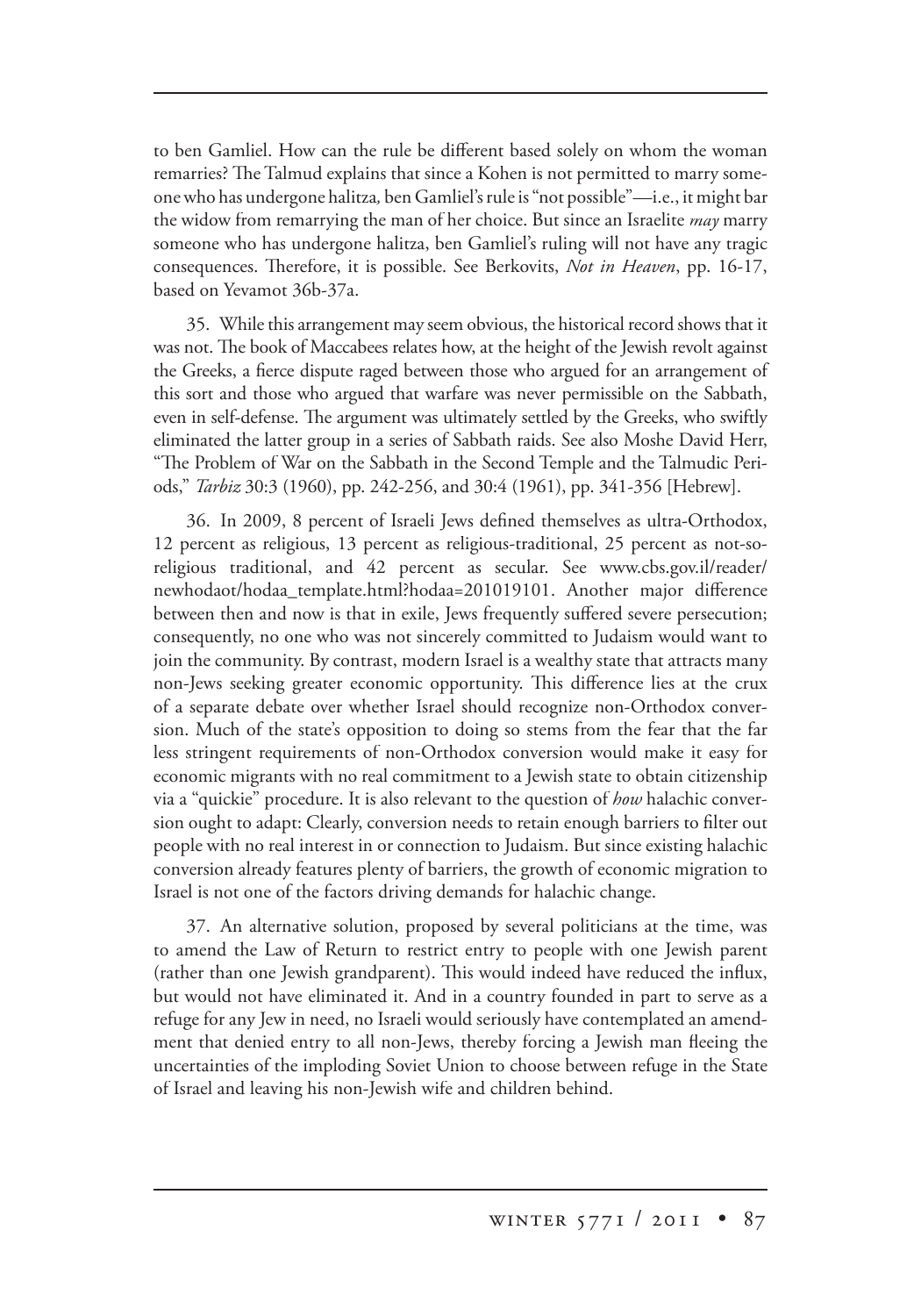38. In 2009, 5,507 people converted, of whom 60 percent were Ethiopian. See Jonah Mandel, "Report Reveals Stagnation in Country's Conversion Mechanism," *Jerusalem Post*, May 18, 2010. Unlike the Soviet immigrants, the Falash Mura are not entitled to automatic citizenship under the Law of Return: They are of Jewish descent, but their ancestors converted to Christianity generations ago. Thus, only by converting to Judaism can they obtain citizenship quickly; otherwise, they must undergo the often laborious procedures dictated by the Law of Entry.

39. Yair Ettinger, "Sephardic Chief Rabbi to Revoke Ruling Invalidating Thousands of Conversions," *Haaretz*, May 5, 2008.

40. Yair Ettinger, "High Court Asked to Overturn Rabbinical Court's Voiding of Druckman Conversions," *Haaretz*, June 6, 2008. The petition was filed by several leading religious Zionist organizations, including Emunah and Ne'emanei Torah Va'Avodah, and widely praised by prominent members of the religious Zionist community. Amnon Shapira, former secretary general of the Bnei Akiva youth movement, for instance, termed the petition "the first time that the religious Zionist public has told the ultra-Orthodox outright that they have gone far enough." Yair Ettinger, "Jewish Converts Are Pawns in Religious-Sector Power Struggle," *Haaretz*, June 8, 2008.

41. The court has yet to rule on this issue. Meanwhile, Haredi-dominated rabbinical courts have continued annulling conversions. See, for instance, Yair Ettinger, "High Court to Rabbinical Courts: Explain Annulment of Druckman Conversions," *Haaretz*, May 20, 2009 [Hebrew]; Yair Ettinger, "Rabbinical Court Proves Subservience to Ultra-Orthodox," *Haaretz*, June 23, 2009.

42. The Haredi parties were concerned that the original bill would loosen their control over the conversion process, since while all municipal rabbis are subordinate to the Haredi-controlled Chief Rabbinate administratively, not all follow the Chief Rabbinate's stringent halachic line. This fear seems largely ungrounded, however, given that the rabbinate's control over both the rabbinical courts and marriage licenses effectively gives it the last word. Nevertheless, to satisfy them, the bill was amended to give the Chief Rabbinate explicit control over all conversions in Israel—a move that outraged America's Reform and Conservative movements, which charged that it effectively banned their conversions. In fact, however, the bill applied only to conversions within Israel, and would thus have had no impact on the recognition of non-Orthodox conversions overseas (non-Orthodox conversions within Israel are not recognized).

43. See Dan Izenberg and Gil Shefler, "IDF Conversions Invalid from Religious Point of View," *Jerusalem Post*, September 7, 2010.

44. On the attorney's retraction, see Jonathan Lis, "Prosecution Denies Questioning Legitimacy of IDF Conversions," *Haaretz*, September 14, 2010. On Amar's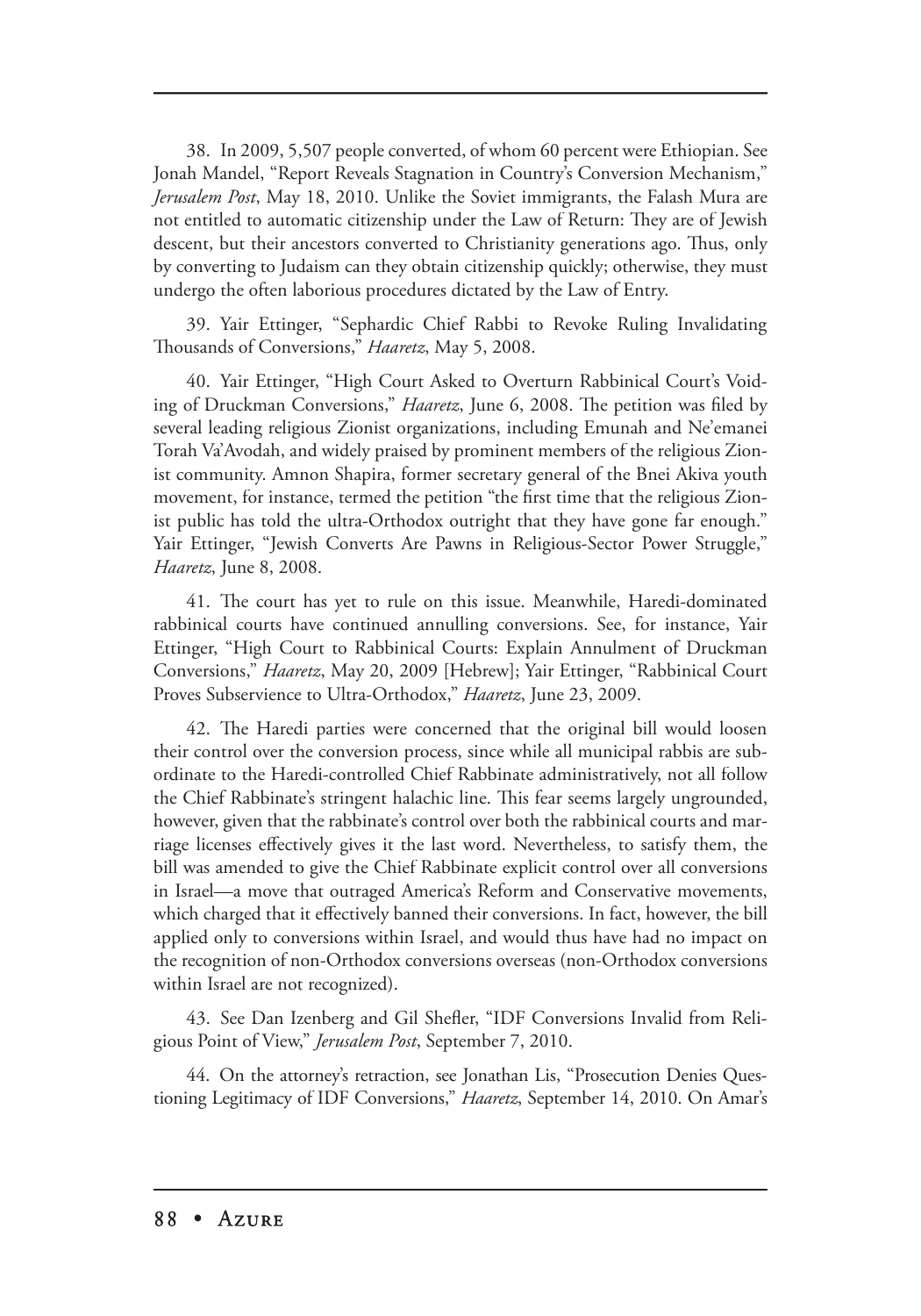letter, see Johan Mandel, "Military Conversions Are Halachically Valid, Says Amar," *Jerusalem Post,* September 17, 2010.

45. See Yair Ettinger, "Sephardi Chief Rabbi Under Fire for 'Lenient' Approach to IDF Conversions," *Haaretz*, October 12, 2010; Yair Ettinger, "Rabbinate Sets Up Advisory Committee on IDF Conversions," *Haaretz*, October 22, 2010.

46. See Yair Ettinger, "Shas Spiritual Leader Approves Disputed IDF Conversions," Haaretz.com, January 14, 2011, www.haaretz.com/news/national/shasspiritual-leader-approves-disputed-idf-conversions-1.336954.

47. See www.jewishencyclopedia.com/view.jsp?artid=18&letter=S&search= sabbatical.

48. See Yair Ettinger, "Shmita Laws at Center of Billion Dollar Dispute," *Haaretz*, September 10, 2007.

49. See Israel Central Bureau of Statistics, *Statistical Abstract of Israel 2009*  60 (Jerusalem: Central Bureau of Statistics, 2009), p. 618, www.cbs.gov.il/reader/ shnaton/templ\_shnaton\_e.html?num\_tab=st14\_03&CYear=2009. Clearly, the farmers themselves would still suffer from a year without income, and the sudden enforcement of a strict observance of shmita, without first devising some mechanism of compensation, would be untenable. But that does not make the Haredi solution untenable in principle. A wealthy state in which farmers account for a very small fraction of the economy could theoretically afford to subsidize their year of inactivity, just as some Western countries pay farmers *not* to produce a certain crop in order to prevent overproduction that would drive down prices.

50. As the Haredi Rabbi Moshe Sternbuch wrote in his 1978 commentary on this issue, "It seems the prohibition of 'Thou shalt not let them dwell'—thou shall not grant them permanent residency in the land, lest they cause the land's inhabitants to sin—also applies to the Ishmaelites [i.e., Arabs]… and therefore, as the Chazon Ish [Rabbi Avrohom Yeshaya Karelitz, one of the leaders of Israel's Haredi community until his death in 1953] said, those who sell their lands to spare themselves the rabbinic prohibition of *shvi'it* [cultivating the land during the sabbatical year] are violating the Torah prohibition of 'Thou shalt not let them dwell.'" Moshe Sternbuch, *Shmita K'hilchata*l (Bnei Brak: Agudat Netivot Hatorah Vehahesed, 5739), p. 100 [Hebrew]. Interestingly, two of the prominent rabbis who vehemently opposed Spector's heter mechira when he first issued it are regarded by modern-day religious Zionists as their intellectual and spiritual forefathers: Rabbi Chaim Soloveitchik of Brisk and Rabbi Naftali Zvi Yehuda Berlin. See Sternbuch, *Shmita K'hilchata*, p. 93.

51. One salient example of the Sephardi Haredim's tendency to back down in the face of Ashkenazi Haredi pressure will be discussed later in this article. Another is the conversion bill mentioned above. Shas, the Sephardi Haredi party, initially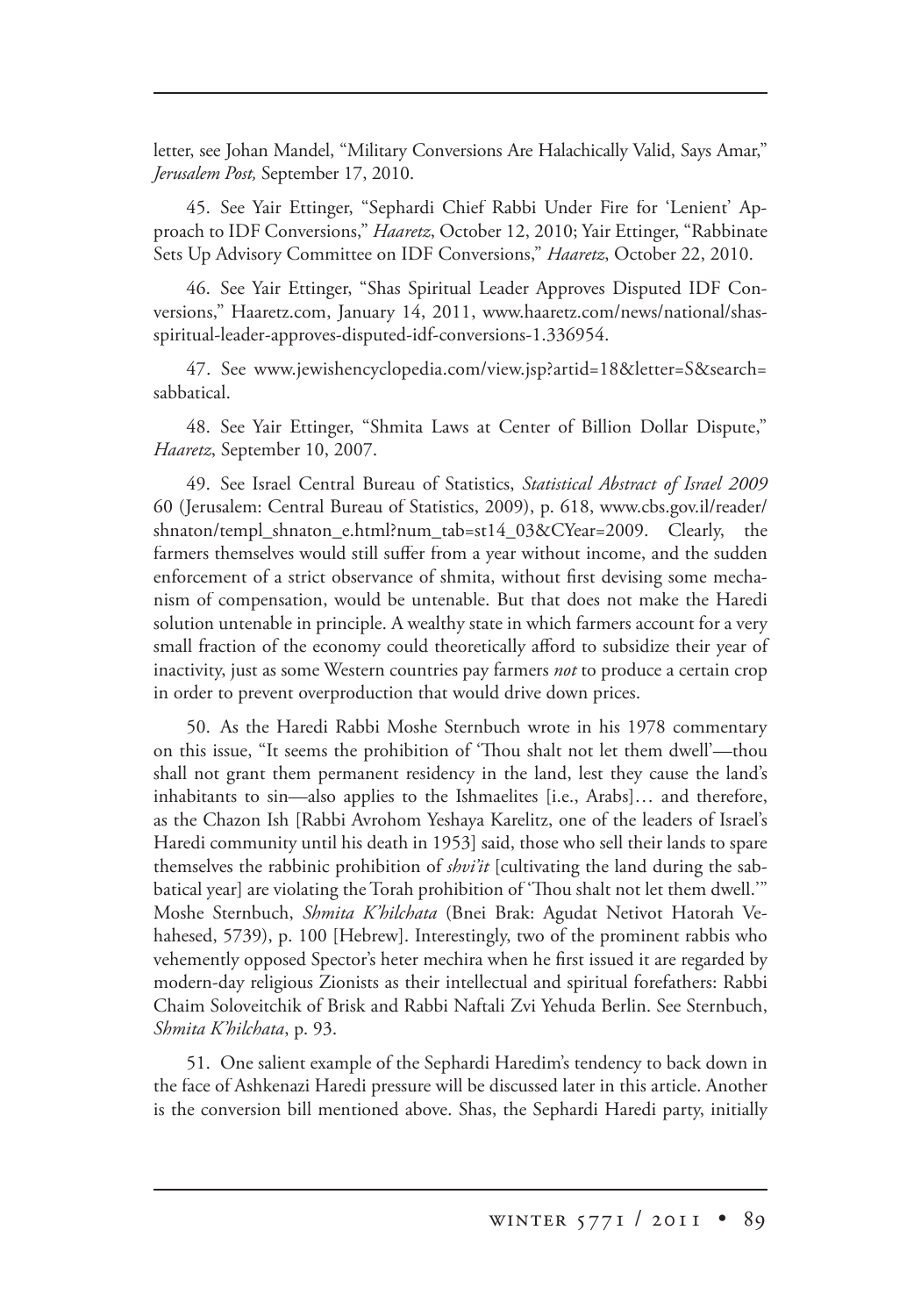agreed to grant local rabbis autonomy in performing conversions, but then, under pressure from the Ashkenazi Haredim, recanted, insisting that it would support the bill only if it were changed to give the Chief Rabbinate exclusive control over conversions. On Amar's opposition to annulling conversions, see Ettinger, "Sephardic Chief Rabbi to Revoke Ruling." On Yosef's stance on shmita, see Yair Ettinger, "Ex-Chief Rabbi Defends Shmita Sale," *Haaretz*, October 15, 2007. On the conversion bill, see, for instance, Yair Ettinger, "Conversion Bill Crisis Threatens Coalition," *Haaretz*, March 8, 2010; Gil Hoffman and Rebecca Anna Stoil, "Shas: Conversion Bill Crisis Solvable," *Jerusalem Post*, March 8, 2010; Dan Izenberg, "Why Nobody's Happy with Conversion Bill," *Jerusalem Post*, March 9, 2010.

52. See Dina Kraft, "Shmita Battle Creates Showdown Between Zionists, Haredim," Jewish Telegraphic Agency, October 25, 2007, www.jewishexponent.com/ article/14388/.

53. See Amiram Cohen and Yair Ettinger, "High Court Orders Rabbinate to Use Shmita Status Quo," *Haaretz*, October 25, 2007.

54. From a halachic standpoint, resolving this problem is urgent, given the demographic forecasts that within a few years, a majority of the world's Jews will live in Israel. For although shmita is a Torah commandment, the traditional interpretation has been that it applies only when a majority of the world's Jews live in Israel; its continued observance during the millennia when this was not true was merely a rabbinic ordinance. It was precisely shmita's status as a rabbinic rather than a Torah commandment that enabled leniencies such as the heter mechira; thus, it is far from clear that any rabbi would accept the heter once shmita reverts to its status as a Torah commandment. Moreover, once Israel is home to most of the world's Jews, the laws of the Jubilee—which is currently not observed at all—come into effect. This means that every fifty years, there would essentially be two shmita years in a row, compounding the problem significantly.

55. Similarly, Muslim and Christian clerics control these issues for their coreligionists.

56. Though commonly translated as "bastard," a mamzer is not an illegitimate child, but rather the product of an adulterous union—specifically, of a married woman and a man other than her husband.

57. In English, the term agunot is often used for mesoravot get as well, but halachically speaking, they are not identical. It might seem odd that this issue is usually treated as a women's problem, given that halacha requires both parties to consent to the divorce: In principle, a woman could also refuse to divorce her husband, turning him into a *mesorav get*. And indeed, the rabbinate says there are several dozen such cases every year. However, men have a halachic "out" that is unavailable to women: They can obtain special rabbinic permission to take a second wife, thereby enabling them to remarry even without securing a divorce. To be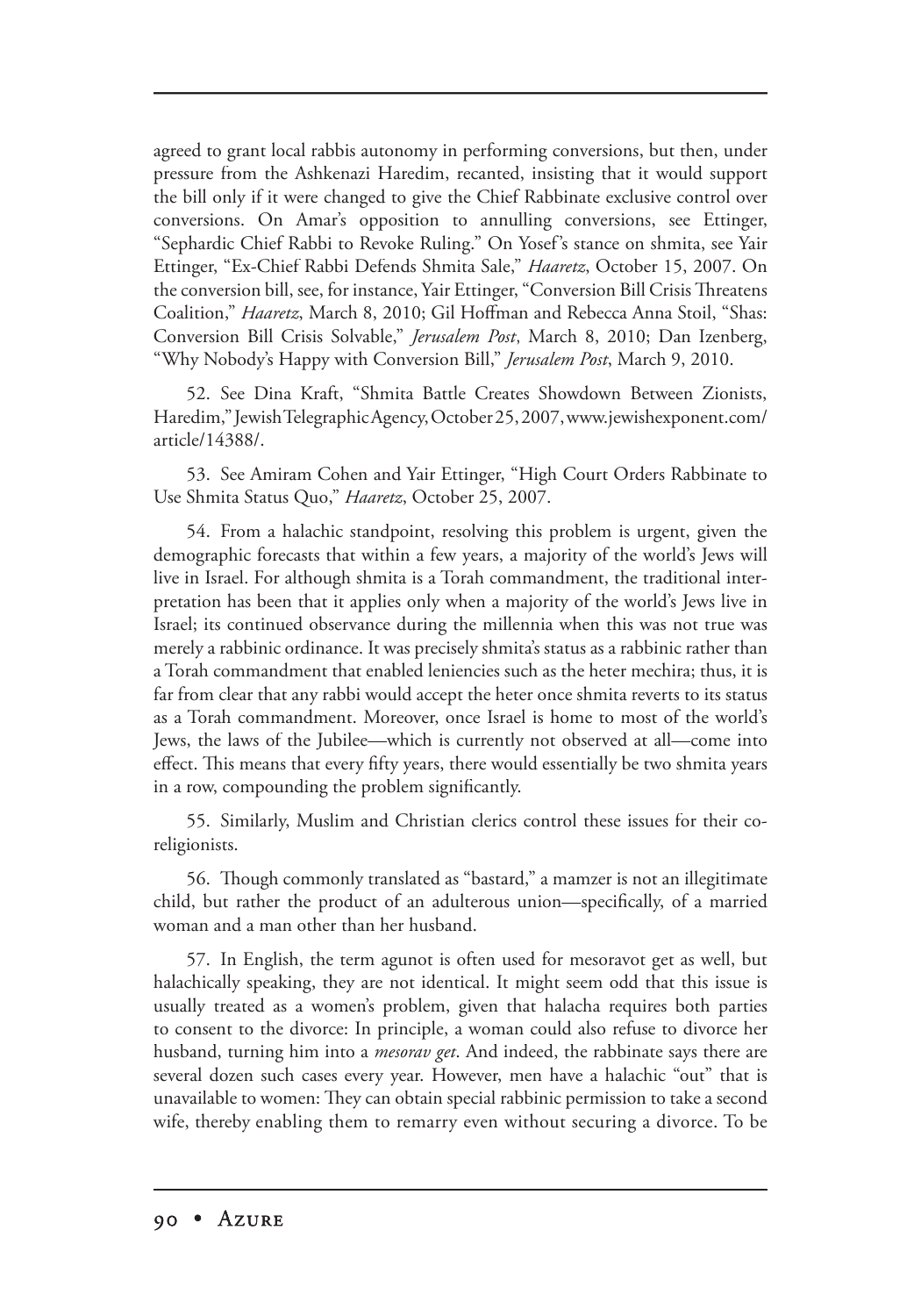sure, the procedure is complex, and is used very infrequently, but it does enable the rabbinate to free men to remarry in exceptional cases, such as when the wife is mentally ill and therefore unable to grant her consent. For women, however, no such out exists.

58. Overseas, non-Orthodox Jews generally opt for either civil marriage (which, because halacha does not consider it real marriage, requires no halachic divorce) or non-Orthodox religious marriage. Though the latter *is* recognized by the Orthodox as halachic marriage, there is a firm halachic principle that no stone is left unturned in the effort to avoid declaring a child a mamzer. Thus, if a mesorevet get decides to make do with a civil divorce—or to skip the divorce entirely and simply cohabit with another man—rabbis will make every effort to find some halachic flaw in the marriage that enables them to annul it retroactively. In principle, they would do the same for an Orthodox mesorevet get, but Orthodox women are less likely to see civil divorce or cohabitation as viable alternatives; moreover, the kind of halachic flaws that enable annulment are generally easier to find in a non-Orthodox marriage.

59. According to the Rabbinical Courts Administration, the number of mesoravot get has remained steady at about 180 for years. See Yair Ettinger, "Rabbinical Courts Softened Stance on Husbands Refusing Their Wives Divorce in 2009," *Haaretz*, January 27, 2010. Mavoi Satum, an advocacy organization for agunot and mesoravot get, puts the number at several thousand a year, though it has no exact figures. But Mavoi Satum's estimate is almost certainly closer to the truth, since the rabbinate defines mesoravot get only as women whose husbands have already been ordered by the rabbinical courts to grant a divorce, but have not yet done so. Yet it can take years before a court issues such an order, during which time the woman is at best unable to secure the divorce she seeks, and at worst extorted, with the husband conditioning his consent to the divorce on financial or custody concessions. Some indication of the dimensions of the problem can be seen in the fact that of those couples who actually secured a divorce in 2006, about one-eighth, or 6,208 couples, had begun divorce proceedings four or more years earlier—an unconscionable length of time except in very unusual circumstances. See Ruth Halperin-Kaddari and Inbal Karo, *Women and Family in Israel*: *Statistical Bi-Annual Report* (Ramat Gan: Rackman Center for the Advancement of Women's Status, Bar-Ilan University, 2009).

60. One might argue that this situation should generate contempt only for Orthodox Judaism—and overseas, that would probably be the case. But since many secular Israelis encounter Judaism primarily through the official rabbinate, Israelis tend not to make this distinction.

61. In Jewish law, a Torah commandment always takes precedence over a rabbinic one. And while the need for the husband's consent is also mandated by the Torah (in contrast to the wife's consent, which is a rabbinic mandate), the view that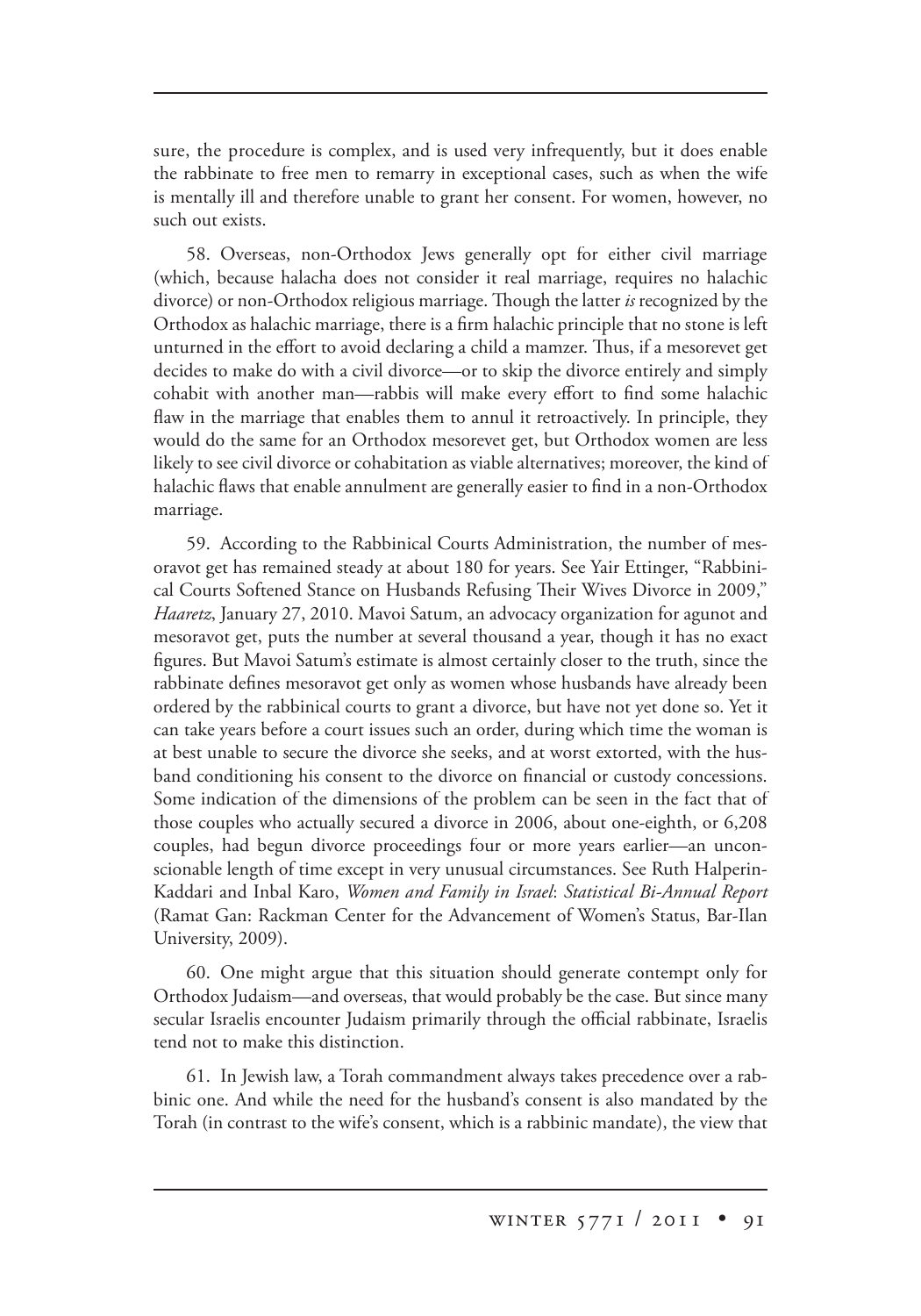this consent cannot be coerced in any way—and must therefore be won instead by financial or custody concessions—is strictly rabbinic. Maimonides, for instance, famously said that a man should be beaten until he consents to grant the divorce. Maimonides, *Mishneh Torah*, Laws of Divorce 2:20, based on Arachin 21a.

62. Ettinger, "Rabbinical Courts Softened Stance."

63. Schiffman, "Making of the Mishnah and the Talmud," pp. 13-15. Indeed, the first commentary covering the entire Jerusalem Talmud was written only in the eighteenth century.

64. Abraham Isaac Kook, *Igrot Haraayah*, vol. 1 (Jerusalem: Harav Kook, 5745), no. 96, pp. 111-115 [Hebrew]. Kook (1865-1935) served as the first Ashkenazi chief rabbi of Palestine under the British Mandate. He founded Mercaz Harav, the flagship yeshiva of the religious Zionist movement.

65. This decision by the Gerrer Rebbe (1898-1992), also known as the "Lev Simcha" after his most famous work, came almost six decades after daf yomi on the Babylonian Talmud began in 1923. Academic Jewish studies, in contrast, have included study of the Jerusalem Talmud since the discipline first emerged a century ago. See www.yba.org.il/show.asp?id=17208#\_ftn2.

66. Perhaps ironically, one of the biggest contributions to this trend has been made by an American publisher, ArtScroll, which has begun translating the Jerusalem Talmud into both Hebrew and English. For more on daf yomi websites, see www.yerushalmionline.org. Various websites also advocate following the halachic rulings of the sages of the Land of Israel; see http://machonshilo.org/en/ index.php.

67. Whether the Jerusalem Talmud can actually serve this function is an open question. Nevertheless, the fact remains that the revival of interest in this work stems from a realization that the halacha developed in exile is insufficient now that the Jewish people has returned to its land.

68. Weinberg is best known for his book *Seridei Esh* ( Jerusalem: Harav Kook, 1961-1966) [Hebrew].

69. Berkovits, *Not in Heaven*, pp. 137, 140-141. Brief excerpts from his discussion of halacha's existing mechanisms for change were quoted in the section of this article that addressed this issue.

70. Donniel Hartman and Moshe Halbertal, eds., *Judaism and the Challenges of Modern Life* (London: Continuum, 2007).

71. Avi Sagi and Zvi Zohar, *Transforming Identity: The Ritual Transformation from Gentile to Jew—Structure and Meaning* (London: Continuum, 2007).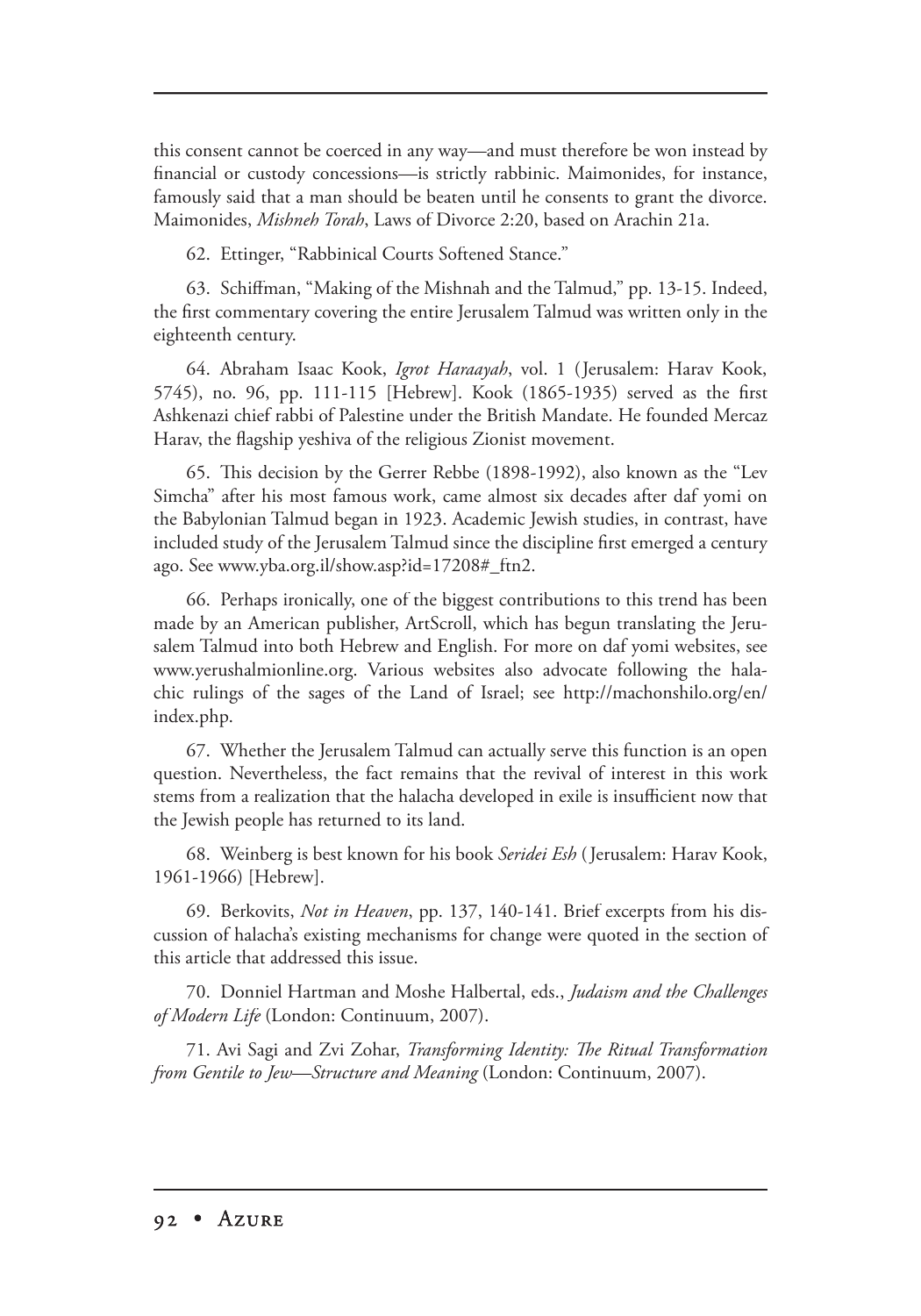72. See, for instance, the highly critical review of *Transforming Identity* in *Tra*dition: A Journal of Orthodox Jewish Thought, an eminently mainstream publication of the Rabbinical Council of America. The reviewers concluded that "the authors are mistaken in their central premise that conversion without a binding acceptance of mitzvot is possible as a matter of Jewish law, and that their conclusion is inconsistent with talmudic, medieval, and modern Jewish law discourse." Michael J. Broyde and Shmuel Kadosh, "Review Essay: 'Transforming Identity' by Avi Sagi and Zvi Zohar," *Tradition* 42:1 (Spring 2009), pp. 84-103.

73. www.mtzedek.org.il/english/TavChevrati.asp.

74. www.mtzedek.org.il/english/AboutUs.asp.

75. Both Al-Aksa and the Dome of the Rock were built in the seventh century .. However, Al-Aksa was twice destroyed by earthquakes and rebuilt; thus, the current Al-Aksa dates from 1036 c.E.

76. Sometimes, these constraints can last for years. After the Second Intifada erupted in September 2000, for instance, Jews were barred entirely from the Mount for almost three years, until August 2003. See Jonathan Lis and Arnon Regular, "Temple Mount Is Reopened to Non-Muslims for Two Hours a Day," *Haaretz*, August 21, 2003.

77. Yair Ettinger, "Religious Zionist Rabbis: Ascend the Temple Mount," Haaretz.com, October 26, 2009, www.haaretz.com/news/religious-zionist-rabbisascend-the-temple-mount-1.5391.

78. One of the most prominent dissenters was Rabbi Shlomo Aviner, rabbi of the settlement of Beit El and head of the Ateret Kohanim Yeshiva in Jerusalem. On the day of the rabbis' conference, he published an article in *Makor Rishon* in which he explained his reasons for opposing the call to ascend the Mount. See Ettinger, "Religious Zionist Rabbis."

79. Ettinger, "Religious Zionist Rabbis."

80. Chaim Amsellem, *Seed of Israel* (Jerusalem: Machon Mekabetz Nidchei Yisrael, 2010), p. 222 [Hebrew]. Having been a member of Shas at the time, Amsellem presumably would not have published this work without the consent of the party's spiritual leader, Rabbi Ovadia Yosef, the unchallenged halachic arbiter of Israel's Sephardi community. The fact that Yosef repudiated Amsellem's position only after it came under attack from the Ashkenazi Haredim supports the conclusion that he did not initially deem it unacceptable. However, given the defiant independence Amsellem has displayed since, it is also possible that he did not consult Yosef first.

81. Maimonides, *Mishneh Torah*, Laws of Forbidden Sexual Relations 13:14.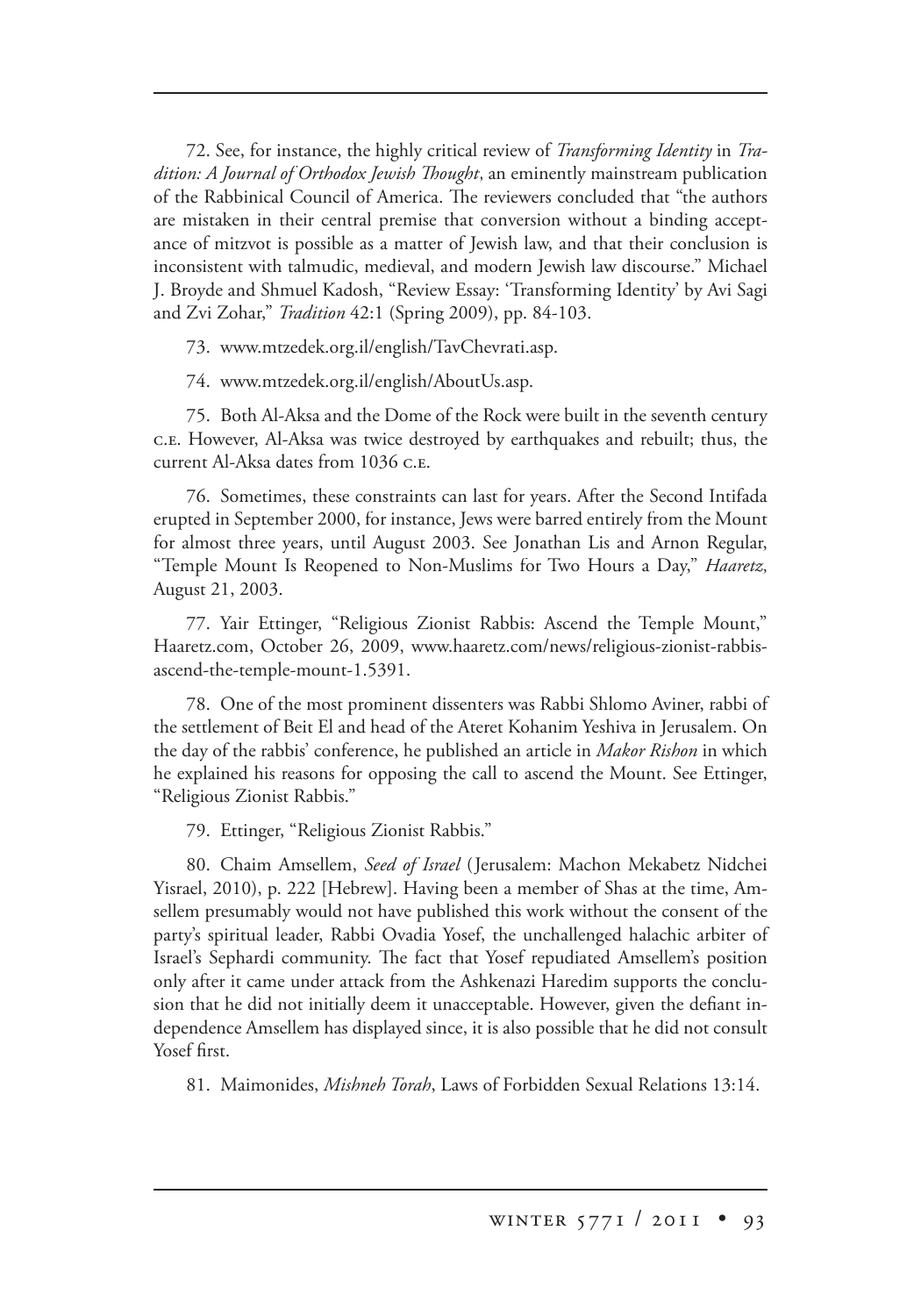82. "It is the view of the greatest halachic arbiters, both Sephardi and Ashkenazi, that we should be lenient in performing conversions for the sake of marriage these days in cases where they [the couple] were living together before the conversion, or where they had already undergone a civil marriage, or if it is certain that they will live together even without the conversion, because then it is clear that it [the conversion] is for the sake of heaven and not for the sake of marriage." Amsellem, *Seed of Israel*, p. 222.

83. See Gil Ronen, "Shas MK: Ease Conversions for IDF Soldiers of Jewish Descent," Israelnationalnews.com, September 23, 2009, www.israelnationalnews. com/News/News.aspx/133563.

84. See Ronen, "Shas MK: Ease Conversions."

85. See Ronen, "Shas MK: Ease Conversions."

86. Amsellem, *Seed of Israel* , pp. 319-320. Writing in 1983, long before the in Soviet influx created the intermarriage problem, Eliezer Berkovits offered a different rationale for leniency in conversion: the need to strive for unity among Orthodox and non-Orthodox Jews. "Within halacha," he wrote, "there are possibilities for an approach between the various ideological groupings within the Jewish people. Whatever our theological differences, the responsibility to strive for unity in the spirit of loving every Jew is equally binding on all of us. If, from the halachic point of view, the supervening importance of that obligation renders the task one of 'urgency and great need,' in which the fulfillment of specific laws may be allowed even in their *post factum* form, the same approach to the task of unity may well be demanded of all denominations in our midst." He added, however, that this should not necessarily be a unilateral concession on the part of the Orthodox: Reform and Conservative leaders should also be asked, "How far are you willing to go in giving up your ideal form of practice in specific cases for the sake of the comprehensive *mitzva* of Jewish unity?" Berkovits, *Not in Heaven*, pp. 168-169.

87. www.kikarhashabat.co.il/5854.html.

88. See Yair Ettinger, "They Spilled Our Blood, You Keep Quiet," *Haaretz* Magazine, June 25, 2010. Even before then, the situation did not seem encouraging: When one of the authors of the present essay queried an Amsellem aide about the initiative's progress last June, he said merely that it was still in the feedback stage, and that some responses had been very positive, while others had been "less so."

89. See Or Kashti, "Number of Students at State Secular Schools Getting Extra Tuition in Jewish Studies Climbs by 92 Percent," *Haaretz*, April 30, 2008.

90. See Daphna Berman, "Between Religious and Secular Education, TALI's Middle Way," Haaretz.com, June 15, 2007, www.haaretz.com/magazine/anglo-file/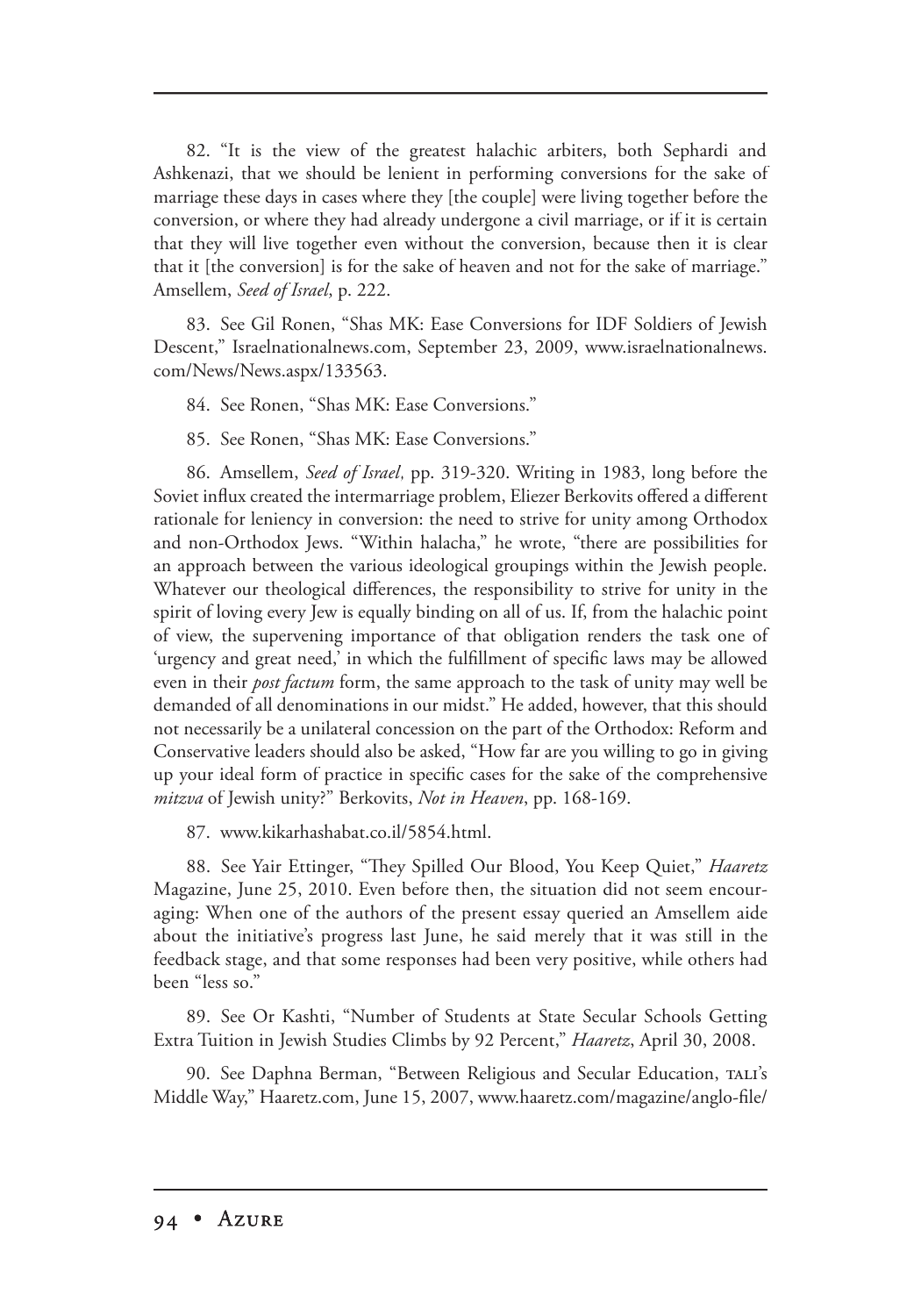between-religious-and-secular-education-tali-s-middle-way-1.223200. The number has since risen to 184. See www.schechter.edu/Page.aspx?ID=109925997.

91. See Yedidia Meir, "Because Judaism Isn't a Dirty Word," *Haaretz* Magazine, January 4, 2007.

92. See www.alma.org.il/content.asp?pageid=31&lang=en.

93. Ruth Calderon, "We Entered the Talmud Barefoot," in Rachel Livneh-Freudenthal and Elchanan Reiner, *Streams into the Sea: Studies in Jewish Culture and Its Context* (Tel Aviv: Alma, 2001), pp. 62-71.

94. See www.nahalharedi.org/nahal\_haredi\_news.php?id=93.

95. See Yaakov Katz, "60% of Haredim in IAF Request to Become Officers," JPost.com, June 25, 2009, www.jpost.com/Home/Article.aspx?id=146761.

96. Anshel Pfeffer, "From Mishnah to MI: Haredi Yeshiva Graduates Enlist in IDF," *Haaretz*, December 2, 2009.

97. See "Number of Ultra-Orthodox University Students Swings Up," *Haaretz*, October 18, 2009.

98. Two factors have the potential to accelerate this trend. One is a June 2010 High Court of Justice ruling that deprived yeshiva students of government welfare payments on the grounds that since university students are not entitled to such payments, this constitutes unjust discrimination. The cabinet has since voted to reinstate these payments with some differences, but the court may deem the changes insufficient to solve the discrimination problem. If the allowances are ultimately canceled, the ensuing financial hardship might well drive more yeshiva students to seek work. The other factor is that several government and army officials have recently begun to give serious thought to how they can encourage Haredi army service and employment. In May 2010, for instance, the Ministry of Industry, Trade, and Labor unveiled a plan to encourage Haredi employment by granting financial incentives to employers who hire Haredim; the following month, the army presented a plan for encouraging more Haredim to enlist, and in January 2011, the cabinet approved a Finance Ministry plan that effectively exempted Haredim from the draft, on the theory that removing a major barrier to employment (namely, that people who have not either served in the army or been exempted cannot legally work in Israel) would encourage them to enter the working world. Whether any of these plans will actually be implemented is unclear: Even the plan actually adopted by the cabinet may face legislative hurdles, and will certainly face a court challenge. But the very fact that the army and government have started thinking seriously about the issue, after decades of largely ignoring it, is itself a positive development. On the court ruling, see Jonathan Lis, Yair Ettinger, and Tomer Zarchin, "High Court Abolishes Stipend for Married Yeshiva Students," *Haaretz*, June 15, 2010. On government and army plans, see Haim Bior and Lior Dattel, "Plan: Incentives